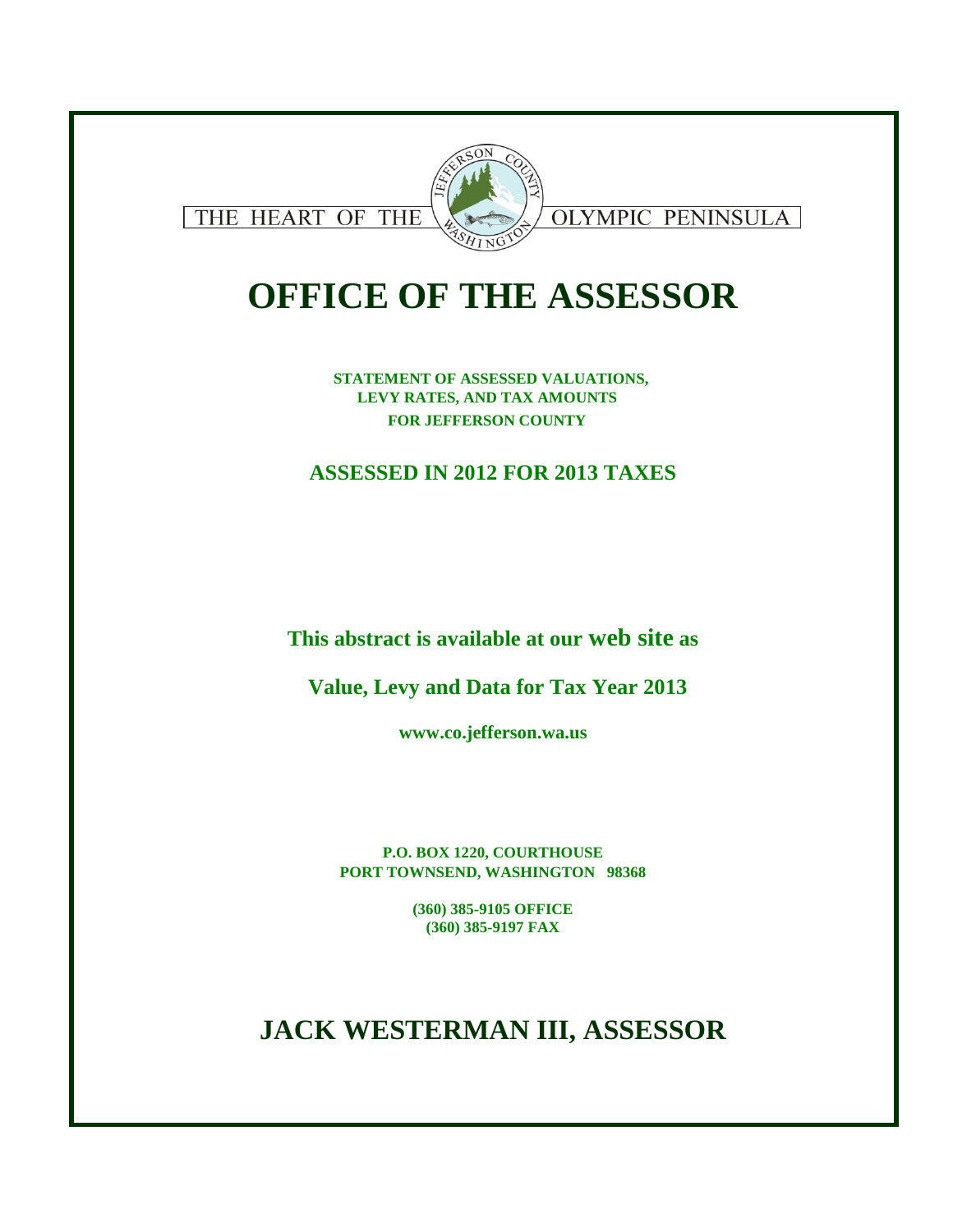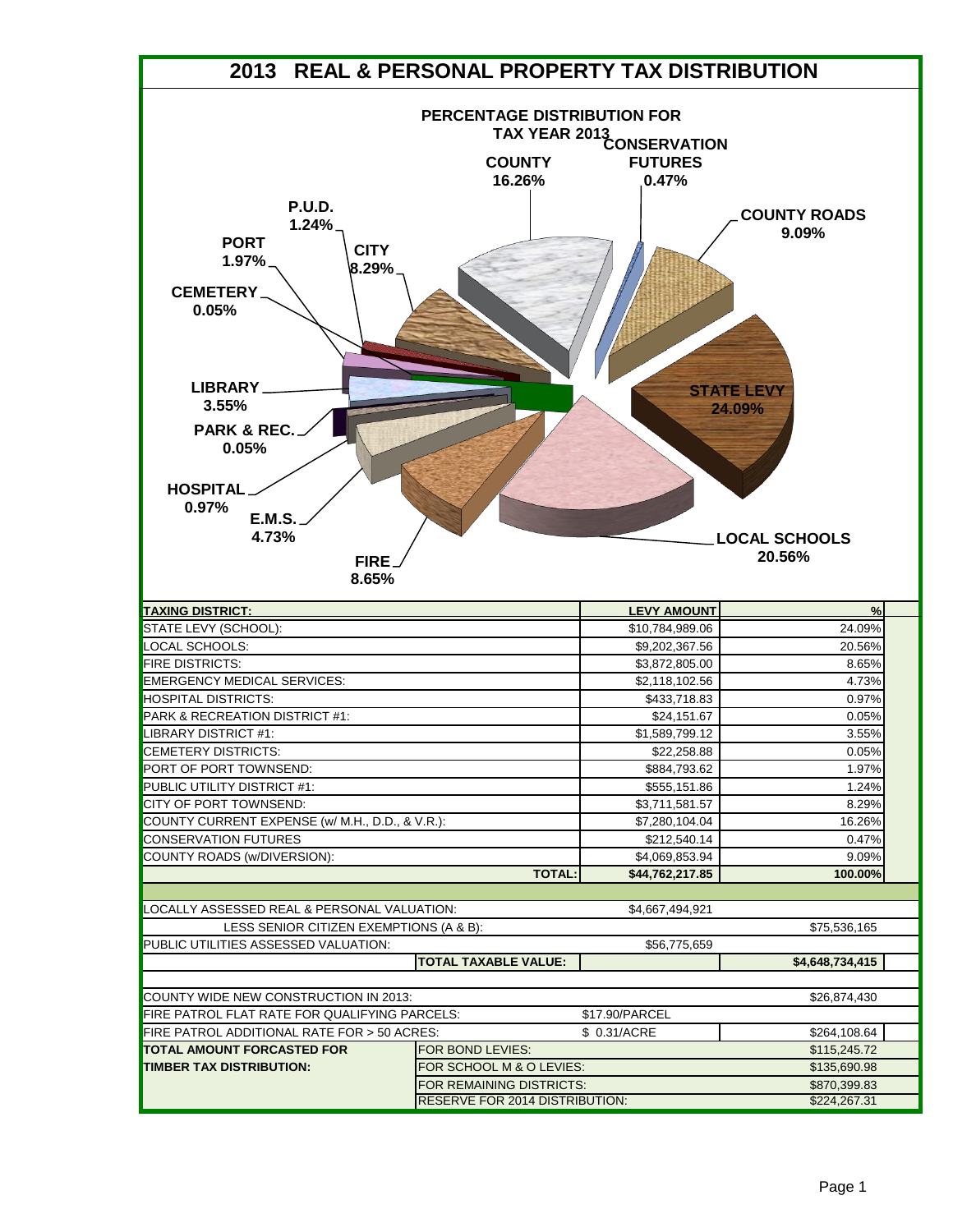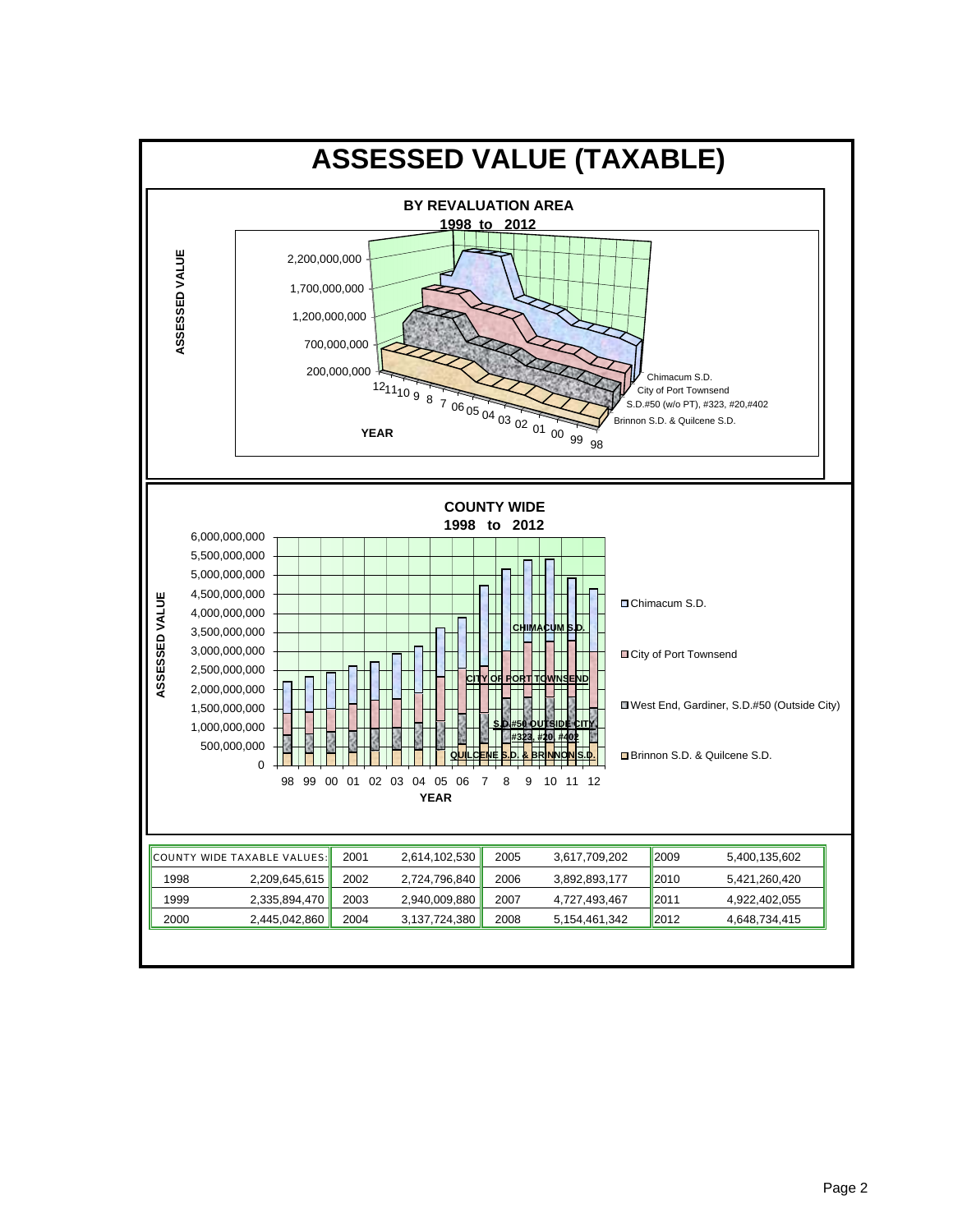

#### NEW CONSTRUCTION JEFFERSON COUNTY **1998** TO **2012**



| 1998 | \$61,268,910 | 2002 | \$59,387,490  | 2006 | \$109,867,270 | 2010 | \$35,217,135 |
|------|--------------|------|---------------|------|---------------|------|--------------|
| 1999 | \$60,560,450 | 2003 | \$73,331,740  | 2007 | \$88,716,647  | 2011 | \$31,693,950 |
| 2000 | \$61,180,405 | 2004 | \$97,452,770  | 2008 | \$73,363,445  | 2012 | \$26,874,430 |
| 2001 | \$59,701,560 | 2005 | \$118,739,412 | 2009 | \$56,236,445  | 2013 |              |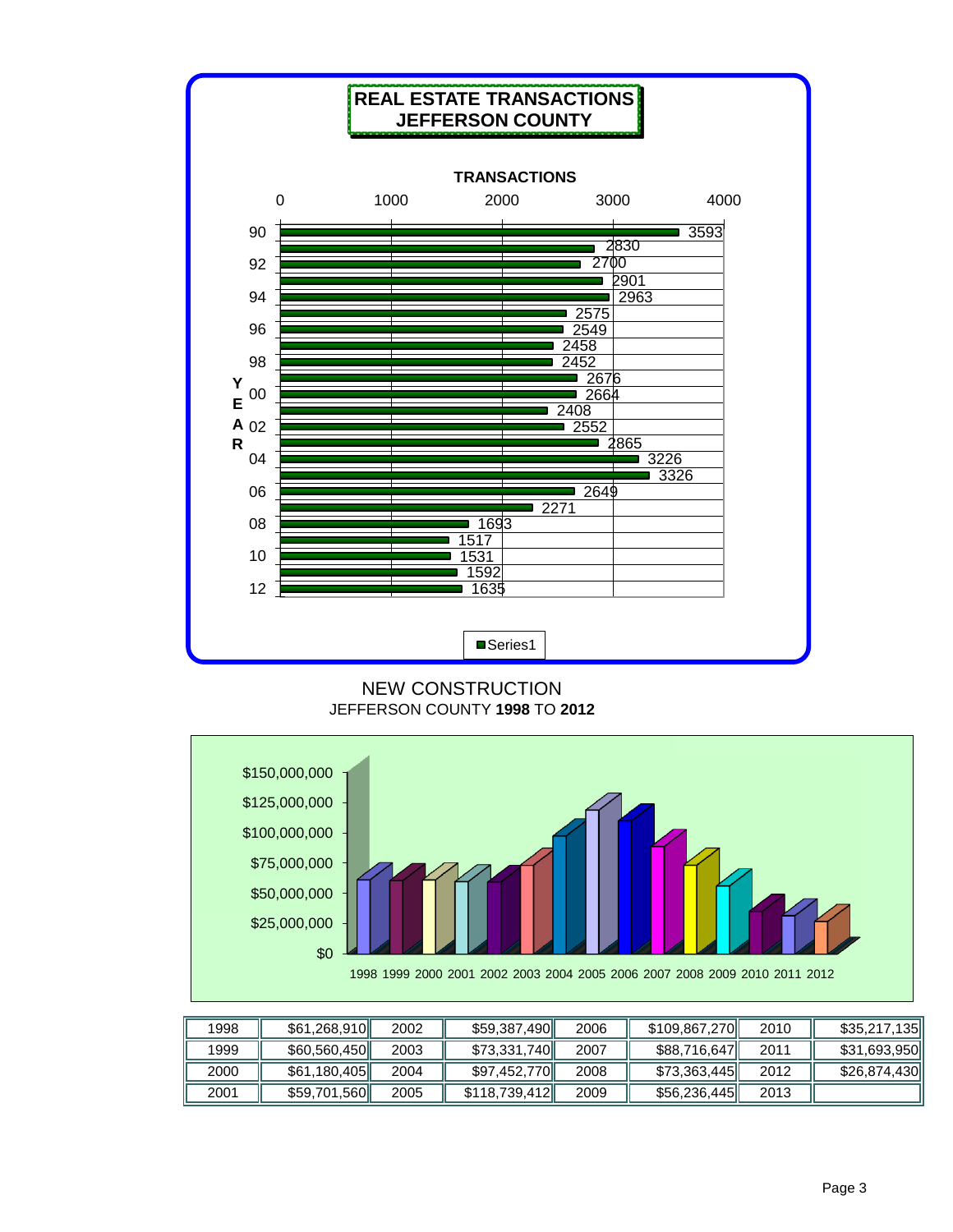|                                               |                |                                   |                                      |                                  |                                    |                                                                                                                                                                                                                                                                                                                                                                                                                                                                                                                                                                                                                                                                                             |                                  |                                  |                   |                          | <b>CALENDAR OF BONDS &amp; VOTED LEVIES</b>                                                                                                                                                                                                                                                                                                                                                                                                                                                                                                   |                                  |                              |                           |                       |                        |                       |                         |                         |                   |                   |                   |                   |                                         |                       |           |
|-----------------------------------------------|----------------|-----------------------------------|--------------------------------------|----------------------------------|------------------------------------|---------------------------------------------------------------------------------------------------------------------------------------------------------------------------------------------------------------------------------------------------------------------------------------------------------------------------------------------------------------------------------------------------------------------------------------------------------------------------------------------------------------------------------------------------------------------------------------------------------------------------------------------------------------------------------------------|----------------------------------|----------------------------------|-------------------|--------------------------|-----------------------------------------------------------------------------------------------------------------------------------------------------------------------------------------------------------------------------------------------------------------------------------------------------------------------------------------------------------------------------------------------------------------------------------------------------------------------------------------------------------------------------------------------|----------------------------------|------------------------------|---------------------------|-----------------------|------------------------|-----------------------|-------------------------|-------------------------|-------------------|-------------------|-------------------|-------------------|-----------------------------------------|-----------------------|-----------|
|                                               |                |                                   | 2                                    | 2                                | $\overline{c}$                     | 2                                                                                                                                                                                                                                                                                                                                                                                                                                                                                                                                                                                                                                                                                           | 2                                | 2                                | 2                 | 2                        | 2                                                                                                                                                                                                                                                                                                                                                                                                                                                                                                                                             | 2                                |                              |                           | 2                     |                        |                       |                         |                         |                   | 2                 |                   |                   |                                         | 2                     |           |
|                                               | 9<br>9         | 9<br>9                            | $\mathbf{0}$<br>0                    | $\mathbf{0}$<br>$\boldsymbol{0}$ | $\overline{0}$<br>$\boldsymbol{0}$ | $\mathbf{0}$<br>$\bf{0}$                                                                                                                                                                                                                                                                                                                                                                                                                                                                                                                                                                                                                                                                    | $\mathbf{0}$<br>$\boldsymbol{0}$ | $\mathbf{0}$<br>$\boldsymbol{0}$ | $\mathbf{0}$<br>0 | $\mathbf{0}$<br>$\bf{0}$ | $\mathbf{0}$<br>$\bf{0}$                                                                                                                                                                                                                                                                                                                                                                                                                                                                                                                      | $\mathbf{0}$<br>$\boldsymbol{0}$ | $\mathbf{0}$<br>$\mathbf{1}$ | $\boldsymbol{0}$<br>-1    | $\boldsymbol{0}$<br>1 | $\overline{0}$         | $\boldsymbol{0}$<br>1 | $\mathbf{0}$<br>$\perp$ | $\mathbf{0}$<br>$\perp$ | $\mathbf{0}$<br>1 | $\mathbf{0}$<br>1 | $\mathbf{0}$<br>1 | $\mathbf{0}$<br>2 | $\mathbf{0}$<br>$\overline{\mathbf{c}}$ | $\boldsymbol{0}$<br>2 |           |
| DISTRICT/TYPE                                 | 8              | 9                                 | $\mathbf{0}$                         | 1                                | $\overline{2}$                     | 3                                                                                                                                                                                                                                                                                                                                                                                                                                                                                                                                                                                                                                                                                           | 4                                | 5                                | 6                 | 7                        | 8                                                                                                                                                                                                                                                                                                                                                                                                                                                                                                                                             | 9                                | $\mathbf{0}$                 |                           | $\mathfrak{I}$        |                        | $\overline{4}$        | 5                       | 6                       |                   | 8                 | 9                 | $\overline{0}$    |                                         | 2                     |           |
| *SCHOOL DISTRICTS*                            |                |                                   |                                      |                                  |                                    |                                                                                                                                                                                                                                                                                                                                                                                                                                                                                                                                                                                                                                                                                             |                                  |                                  |                   |                          |                                                                                                                                                                                                                                                                                                                                                                                                                                                                                                                                               |                                  |                              |                           |                       |                        |                       |                         |                         |                   |                   |                   |                   |                                         |                       |           |
| #20 (QUEETS/CLEARWATER)<br><b>BOND</b>        |                |                                   |                                      |                                  |                                    |                                                                                                                                                                                                                                                                                                                                                                                                                                                                                                                                                                                                                                                                                             |                                  |                                  |                   |                          |                                                                                                                                                                                                                                                                                                                                                                                                                                                                                                                                               |                                  |                              |                           |                       |                        |                       |                         |                         |                   |                   |                   |                   |                                         |                       |           |
| M&O                                           |                |                                   | $[* *] [*]$                          | $\mathcal{R}$ .                  | $\ast$ .                           | *] :                                                                                                                                                                                                                                                                                                                                                                                                                                                                                                                                                                                                                                                                                        | $\mathsf{I}^*$                   | $*$ ] [ $*$                      |                   | $*$ ] [*                 |                                                                                                                                                                                                                                                                                                                                                                                                                                                                                                                                               |                                  | $*$ $*$                      | $\ast$                    | $^*$ 1                |                        |                       | *1                      |                         |                   |                   |                   |                   |                                         |                       |           |
| #46 (BRINNON)                                 |                |                                   |                                      |                                  |                                    |                                                                                                                                                                                                                                                                                                                                                                                                                                                                                                                                                                                                                                                                                             |                                  |                                  |                   |                          |                                                                                                                                                                                                                                                                                                                                                                                                                                                                                                                                               |                                  |                              |                           |                       |                        |                       |                         |                         |                   |                   |                   |                   |                                         |                       |           |
| <b>BOND</b><br>M&O                            |                |                                   |                                      |                                  |                                    |                                                                                                                                                                                                                                                                                                                                                                                                                                                                                                                                                                                                                                                                                             |                                  |                                  |                   |                          | $[\begin{array}{c} * & * \\ * & * \end{array}]\cdot[\begin{array}{c} * & * \\ * & * \end{array}]\cdot[\begin{array}{c} * & * \\ * & * \end{array}]\cdot[\begin{array}{c} * & * \\ * & * \end{array}]\cdot[\begin{array}{c} * & * \\ * & * \end{array}]\cdot[\begin{array}{c} * & * \\ * & * \end{array}]\cdot[\begin{array}{c} * & * \\ * & * \end{array}]\cdot[\begin{array}{c} * & * \\ * & * \end{array}]\cdot[\begin{array}{c} * & * \\ * & * \end{array}]\cdot[\begin{array}{c} * & * \\ * & * \end{array}]\cdot[\begin{array}{c} * & *$ |                                  |                              |                           |                       |                        |                       |                         |                         |                   |                   |                   |                   |                                         |                       |           |
| #48 (QUILCENE)                                |                |                                   |                                      |                                  |                                    |                                                                                                                                                                                                                                                                                                                                                                                                                                                                                                                                                                                                                                                                                             |                                  |                                  |                   |                          |                                                                                                                                                                                                                                                                                                                                                                                                                                                                                                                                               |                                  |                              |                           |                       |                        |                       |                         |                         |                   |                   |                   |                   |                                         |                       |           |
| ('98) BOND                                    |                | S                                 |                                      |                                  |                                    |                                                                                                                                                                                                                                                                                                                                                                                                                                                                                                                                                                                                                                                                                             |                                  |                                  |                   |                          |                                                                                                                                                                                                                                                                                                                                                                                                                                                                                                                                               |                                  |                              |                           |                       |                        |                       |                         |                         |                   | E                 |                   |                   |                                         |                       |           |
| M&O<br>#49 (CHIMACUM)<br>$(89)$ BOND          | *              | $*$ $*$ $*$ $*$<br>$$\mathbf{E}$$ |                                      |                                  |                                    | ${\color{red}*}{\color{black}} {\color{black}} \vdots {\color{black}} {\color{black}} \lbrack {\color{black}} {\color{black}} {\color{black}} {\color{black}} \vdots {\color{black}} {\color{black}} {\color{black}} {\color{black}} {\color{black}} \rbrack {\color{black}} \rbrack {\color{black}} {\color{black}} {\color{black}} {\color{black}} {\color{black}} \rbrack {\color{black}} {\color{black}} {\color{black}} {\color{black}} {\color{black}} \rbrack {\color{black}} {\color{black}} {\color{black}} {\color{black}} {\color{black}} {\color{black}} \rbrack {\color{black}} {\color{black}} {\color{black}} {\color{black}} {\color{black}} {\color{black}} {\color{black$ |                                  |                                  |                   |                          |                                                                                                                                                                                                                                                                                                                                                                                                                                                                                                                                               | $*$ ] [*                         |                              | $\mathcal{R}=\mathcal{R}$ |                       | $*$ $*$ $*$            |                       |                         | *]                      |                   |                   |                   |                   |                                         |                       |           |
| ('97) BOND                                    | S              |                                   |                                      |                                  |                                    |                                                                                                                                                                                                                                                                                                                                                                                                                                                                                                                                                                                                                                                                                             |                                  |                                  |                   |                          |                                                                                                                                                                                                                                                                                                                                                                                                                                                                                                                                               |                                  |                              |                           | E                     |                        |                       |                         |                         |                   |                   |                   |                   |                                         |                       |           |
| $(06)$ TRANSP                                 |                |                                   |                                      |                                  |                                    |                                                                                                                                                                                                                                                                                                                                                                                                                                                                                                                                                                                                                                                                                             |                                  |                                  |                   | SE                       |                                                                                                                                                                                                                                                                                                                                                                                                                                                                                                                                               |                                  |                              |                           |                       |                        |                       |                         |                         |                   |                   |                   |                   |                                         |                       |           |
| ('12) CAPITAL PROJECTS<br>M&O                 | *1 :           | - F* 1                            |                                      | $*$ ] [*                         |                                    | $*$ ] [*                                                                                                                                                                                                                                                                                                                                                                                                                                                                                                                                                                                                                                                                                    |                                  |                                  |                   |                          | $*] \; [ * \; ] \; [ * \; ] \; * \; ] \; * ] \; [ * \; ] \; * ] \; [ * \; ] \; * ] \; * ]$                                                                                                                                                                                                                                                                                                                                                                                                                                                    |                                  |                              |                           |                       | $CP$ *                 |                       |                         |                         |                   | E                 |                   |                   |                                         |                       |           |
| #50 (PT TOWNSEND) ('83) BOND                  |                |                                   |                                      |                                  |                                    | ${\bf E}$                                                                                                                                                                                                                                                                                                                                                                                                                                                                                                                                                                                                                                                                                   |                                  |                                  |                   |                          |                                                                                                                                                                                                                                                                                                                                                                                                                                                                                                                                               |                                  |                              |                           |                       |                        |                       |                         |                         |                   |                   |                   |                   |                                         |                       |           |
| ('92) BOND                                    |                |                                   |                                      |                                  |                                    |                                                                                                                                                                                                                                                                                                                                                                                                                                                                                                                                                                                                                                                                                             |                                  |                                  |                   |                          |                                                                                                                                                                                                                                                                                                                                                                                                                                                                                                                                               |                                  |                              |                           | E                     |                        |                       |                         |                         |                   |                   |                   |                   |                                         |                       |           |
| ('02) TECH LEVY                               |                |                                   |                                      |                                  |                                    | CP:                                                                                                                                                                                                                                                                                                                                                                                                                                                                                                                                                                                                                                                                                         |                                  | $\mathbf{E}$                     |                   |                          |                                                                                                                                                                                                                                                                                                                                                                                                                                                                                                                                               |                                  |                              |                           |                       |                        |                       | $CP$ $*$ $*$ $E$        |                         |                   |                   |                   |                   |                                         |                       |           |
| ('12) CAPITAL PROJECTS<br>M&O                 |                | $*$ $*$ $*$                       |                                      |                                  |                                    | $*$ ] [* *                                                                                                                                                                                                                                                                                                                                                                                                                                                                                                                                                                                                                                                                                  |                                  |                                  |                   |                          |                                                                                                                                                                                                                                                                                                                                                                                                                                                                                                                                               |                                  |                              |                           |                       |                        |                       | *1                      |                         |                   |                   |                   |                   |                                         |                       |           |
| #323 (SEQUIM)                                 |                |                                   |                                      |                                  |                                    |                                                                                                                                                                                                                                                                                                                                                                                                                                                                                                                                                                                                                                                                                             |                                  |                                  |                   |                          |                                                                                                                                                                                                                                                                                                                                                                                                                                                                                                                                               |                                  |                              |                           |                       |                        |                       |                         |                         |                   |                   |                   |                   |                                         |                       |           |
| ('88) BOND                                    |                |                                   |                                      |                                  |                                    |                                                                                                                                                                                                                                                                                                                                                                                                                                                                                                                                                                                                                                                                                             |                                  |                                  |                   |                          |                                                                                                                                                                                                                                                                                                                                                                                                                                                                                                                                               |                                  |                              |                           |                       |                        |                       |                         |                         |                   |                   |                   |                   |                                         |                       |           |
| ('96) BOND<br>M&O                             |                |                                   |                                      |                                  |                                    | [*                                                                                                                                                                                                                                                                                                                                                                                                                                                                                                                                                                                                                                                                                          |                                  | $*$ $*$ $*$                      |                   | $*$ $*$                  |                                                                                                                                                                                                                                                                                                                                                                                                                                                                                                                                               |                                  | $*1$                         | $\mathbb{R}^*$            |                       | $\left  \cdot \right $ | $\mathbf{E}$          |                         |                         |                   |                   |                   |                   |                                         |                       |           |
| #402 (QUILLAYUTE)                             |                |                                   |                                      |                                  |                                    |                                                                                                                                                                                                                                                                                                                                                                                                                                                                                                                                                                                                                                                                                             |                                  |                                  |                   |                          |                                                                                                                                                                                                                                                                                                                                                                                                                                                                                                                                               |                                  |                              |                           |                       |                        |                       |                         |                         |                   |                   |                   |                   |                                         |                       |           |
| ('87) BOND                                    |                |                                   |                                      |                                  |                                    | E                                                                                                                                                                                                                                                                                                                                                                                                                                                                                                                                                                                                                                                                                           |                                  |                                  |                   |                          |                                                                                                                                                                                                                                                                                                                                                                                                                                                                                                                                               |                                  |                              |                           |                       |                        |                       |                         |                         |                   |                   |                   |                   |                                         |                       |           |
| ('98) BOND<br>('09) BOND                      |                | S                                 |                                      |                                  |                                    |                                                                                                                                                                                                                                                                                                                                                                                                                                                                                                                                                                                                                                                                                             |                                  |                                  |                   |                          |                                                                                                                                                                                                                                                                                                                                                                                                                                                                                                                                               |                                  | $\bf{s}$                     |                           |                       |                        |                       |                         |                         | E                 |                   |                   |                   |                                         | $*$ $*$               | +6 YEARS  |
| M&O                                           |                |                                   | $[* *] [* *] [*]$                    |                                  |                                    | $ *]$                                                                                                                                                                                                                                                                                                                                                                                                                                                                                                                                                                                                                                                                                       | $[$ *                            | $*$ ] [*                         |                   |                          |                                                                                                                                                                                                                                                                                                                                                                                                                                                                                                                                               |                                  |                              | *1                        |                       |                        |                       |                         |                         |                   |                   |                   |                   |                                         |                       |           |
| *FIRE DISTRICTS*                              |                |                                   |                                      |                                  |                                    |                                                                                                                                                                                                                                                                                                                                                                                                                                                                                                                                                                                                                                                                                             |                                  |                                  |                   |                          |                                                                                                                                                                                                                                                                                                                                                                                                                                                                                                                                               |                                  |                              |                           |                       |                        |                       |                         |                         |                   |                   |                   |                   |                                         |                       |           |
| #1 (CHIM./ KALA PT/ CAPE GEO)<br>REGULAR LEVY |                |                                   |                                      |                                  |                                    |                                                                                                                                                                                                                                                                                                                                                                                                                                                                                                                                                                                                                                                                                             |                                  |                                  |                   |                          |                                                                                                                                                                                                                                                                                                                                                                                                                                                                                                                                               |                                  |                              | LL                        |                       |                        |                       |                         |                         |                   |                   |                   |                   |                                         |                       |           |
| E.M.S. LEVY                                   |                |                                   |                                      | $E$ $P$                          |                                    |                                                                                                                                                                                                                                                                                                                                                                                                                                                                                                                                                                                                                                                                                             |                                  |                                  |                   |                          |                                                                                                                                                                                                                                                                                                                                                                                                                                                                                                                                               |                                  |                              | LL                        |                       |                        |                       |                         |                         |                   |                   |                   |                   |                                         |                       |           |
|                                               |                |                                   |                                      |                                  |                                    |                                                                                                                                                                                                                                                                                                                                                                                                                                                                                                                                                                                                                                                                                             |                                  |                                  |                   |                          |                                                                                                                                                                                                                                                                                                                                                                                                                                                                                                                                               |                                  |                              |                           |                       |                        |                       |                         |                         |                   |                   |                   |                   |                                         |                       |           |
| #2 (QUILCENE)<br>REGULAR LEVY P               |                |                                   |                                      |                                  |                                    |                                                                                                                                                                                                                                                                                                                                                                                                                                                                                                                                                                                                                                                                                             |                                  |                                  |                   |                          |                                                                                                                                                                                                                                                                                                                                                                                                                                                                                                                                               |                                  |                              |                           |                       |                        |                       |                         |                         |                   |                   |                   |                   |                                         |                       |           |
| E.M.S. LEVY                                   |                |                                   |                                      |                                  |                                    |                                                                                                                                                                                                                                                                                                                                                                                                                                                                                                                                                                                                                                                                                             |                                  |                                  |                   |                          |                                                                                                                                                                                                                                                                                                                                                                                                                                                                                                                                               |                                  |                              |                           |                       |                        |                       |                         |                         |                   |                   |                   |                   |                                         |                       |           |
| #3 (PORT LUDLOW)                              |                |                                   |                                      |                                  |                                    |                                                                                                                                                                                                                                                                                                                                                                                                                                                                                                                                                                                                                                                                                             |                                  |                                  |                   |                          |                                                                                                                                                                                                                                                                                                                                                                                                                                                                                                                                               |                                  |                              |                           |                       |                        |                       |                         |                         |                   |                   |                   |                   |                                         |                       |           |
| REGULAR LEVY PLL<br>E.M.S. LEVY               | <b>British</b> |                                   | $*$ $*$ $E$ $P$                      |                                  |                                    | $\ast$                                                                                                                                                                                                                                                                                                                                                                                                                                                                                                                                                                                                                                                                                      | $\ast$ .                         |                                  |                   |                          | LL<br>LL                                                                                                                                                                                                                                                                                                                                                                                                                                                                                                                                      |                                  |                              |                           |                       |                        |                       |                         |                         |                   |                   |                   |                   |                                         |                       |           |
|                                               |                |                                   |                                      |                                  |                                    |                                                                                                                                                                                                                                                                                                                                                                                                                                                                                                                                                                                                                                                                                             |                                  |                                  |                   |                          |                                                                                                                                                                                                                                                                                                                                                                                                                                                                                                                                               |                                  |                              |                           |                       |                        |                       |                         |                         |                   |                   |                   |                   |                                         |                       |           |
| #4 (BRINNON) REGULAR LEVY                     | $\mathbf{P}$   |                                   |                                      |                                  |                                    |                                                                                                                                                                                                                                                                                                                                                                                                                                                                                                                                                                                                                                                                                             |                                  |                                  |                   |                          |                                                                                                                                                                                                                                                                                                                                                                                                                                                                                                                                               |                                  |                              |                           |                       |                        |                       |                         |                         |                   |                   |                   |                   |                                         |                       |           |
| E.M.S. LEVY<br>('99) BOND                     |                |                                   |                                      |                                  |                                    |                                                                                                                                                                                                                                                                                                                                                                                                                                                                                                                                                                                                                                                                                             |                                  |                                  |                   |                          |                                                                                                                                                                                                                                                                                                                                                                                                                                                                                                                                               |                                  | ${\bf S}$                    |                           |                       |                        | $*$ E                 |                         |                         |                   |                   |                   |                   |                                         |                       |           |
| #5 (DISCOVERY BAY)                            |                |                                   |                                      |                                  |                                    |                                                                                                                                                                                                                                                                                                                                                                                                                                                                                                                                                                                                                                                                                             |                                  |                                  |                   |                          |                                                                                                                                                                                                                                                                                                                                                                                                                                                                                                                                               |                                  |                              |                           |                       |                        |                       |                         |                         |                   |                   |                   |                   |                                         |                       |           |
| <b>REGULAR LEVY P</b>                         |                |                                   |                                      |                                  |                                    |                                                                                                                                                                                                                                                                                                                                                                                                                                                                                                                                                                                                                                                                                             |                                  |                                  |                   |                          |                                                                                                                                                                                                                                                                                                                                                                                                                                                                                                                                               |                                  |                              |                           |                       |                        |                       |                         |                         |                   |                   |                   |                   |                                         |                       |           |
| E.M.S. LEVY                                   | *              |                                   | $E$ $E$ $S$                          |                                  |                                    |                                                                                                                                                                                                                                                                                                                                                                                                                                                                                                                                                                                                                                                                                             |                                  |                                  |                   | $E \t P$                 |                                                                                                                                                                                                                                                                                                                                                                                                                                                                                                                                               |                                  |                              |                           |                       |                        |                       |                         |                         |                   |                   |                   |                   |                                         |                       |           |
| #7 (CLEARWATER)                               |                |                                   |                                      |                                  |                                    |                                                                                                                                                                                                                                                                                                                                                                                                                                                                                                                                                                                                                                                                                             |                                  |                                  |                   |                          |                                                                                                                                                                                                                                                                                                                                                                                                                                                                                                                                               |                                  |                              |                           |                       |                        |                       |                         |                         |                   |                   |                   |                   |                                         |                       |           |
| REGULAR LEVY P                                |                |                                   |                                      |                                  |                                    |                                                                                                                                                                                                                                                                                                                                                                                                                                                                                                                                                                                                                                                                                             |                                  |                                  |                   |                          |                                                                                                                                                                                                                                                                                                                                                                                                                                                                                                                                               |                                  |                              |                           |                       |                        |                       |                         |                         |                   |                   |                   |                   |                                         |                       |           |
| E.M.S. LEVY<br>#8 CLALLAM-JEFFERSON           |                |                                   |                                      |                                  |                                    |                                                                                                                                                                                                                                                                                                                                                                                                                                                                                                                                                                                                                                                                                             |                                  |                                  |                   |                          |                                                                                                                                                                                                                                                                                                                                                                                                                                                                                                                                               |                                  |                              |                           |                       |                        |                       |                         |                         |                   |                   |                   |                   |                                         |                       |           |
| (GARDINER) REGULAR LEVY                       |                |                                   |                                      |                                  |                                    |                                                                                                                                                                                                                                                                                                                                                                                                                                                                                                                                                                                                                                                                                             |                                  |                                  |                   |                          |                                                                                                                                                                                                                                                                                                                                                                                                                                                                                                                                               |                                  |                              | s                         | $\mathbf{x}$          |                        |                       |                         |                         |                   |                   |                   |                   |                                         |                       |           |
| E.M.S. LEVY                                   |                |                                   |                                      |                                  |                                    |                                                                                                                                                                                                                                                                                                                                                                                                                                                                                                                                                                                                                                                                                             |                                  |                                  |                   |                          |                                                                                                                                                                                                                                                                                                                                                                                                                                                                                                                                               |                                  |                              | : s                       |                       |                        |                       |                         |                         |                   |                   |                   |                   |                                         |                       |           |
| *HOSPITAL*<br>#2 (EAST END)                   |                |                                   |                                      |                                  |                                    |                                                                                                                                                                                                                                                                                                                                                                                                                                                                                                                                                                                                                                                                                             |                                  |                                  |                   |                          |                                                                                                                                                                                                                                                                                                                                                                                                                                                                                                                                               |                                  |                              |                           |                       |                        |                       |                         |                         |                   |                   |                   |                   |                                         |                       |           |
| $(86)$ BOND                                   |                |                                   |                                      | $*$ E                            |                                    |                                                                                                                                                                                                                                                                                                                                                                                                                                                                                                                                                                                                                                                                                             |                                  |                                  |                   |                          |                                                                                                                                                                                                                                                                                                                                                                                                                                                                                                                                               |                                  |                              |                           |                       |                        |                       |                         |                         |                   |                   |                   |                   |                                         |                       |           |
| ('93) BOND                                    |                |                                   |                                      |                                  |                                    |                                                                                                                                                                                                                                                                                                                                                                                                                                                                                                                                                                                                                                                                                             |                                  |                                  |                   |                          |                                                                                                                                                                                                                                                                                                                                                                                                                                                                                                                                               |                                  | $\ast$                       | $* E$                     |                       |                        |                       |                         |                         |                   |                   |                   |                   |                                         |                       |           |
| ('04) ADMIN BOND<br>*LIBRARY*                 |                |                                   |                                      |                                  |                                    |                                                                                                                                                                                                                                                                                                                                                                                                                                                                                                                                                                                                                                                                                             | $S_{\perp}$                      |                                  |                   | 米                        | - 24                                                                                                                                                                                                                                                                                                                                                                                                                                                                                                                                          | *                                |                              | $\ast$ , $\ast$           | $\ast$                | ÷                      |                       |                         |                         |                   |                   |                   |                   |                                         | *                     | $+1$ YEAR |
| <b>REGULAR LEVY</b>                           | P              |                                   |                                      |                                  |                                    |                                                                                                                                                                                                                                                                                                                                                                                                                                                                                                                                                                                                                                                                                             |                                  |                                  |                   |                          |                                                                                                                                                                                                                                                                                                                                                                                                                                                                                                                                               |                                  |                              |                           |                       |                        |                       |                         |                         |                   |                   |                   |                   |                                         |                       |           |
| <b>BOND</b>                                   |                |                                   |                                      |                                  |                                    |                                                                                                                                                                                                                                                                                                                                                                                                                                                                                                                                                                                                                                                                                             |                                  |                                  |                   |                          |                                                                                                                                                                                                                                                                                                                                                                                                                                                                                                                                               |                                  |                              |                           |                       |                        |                       |                         |                         |                   |                   |                   |                   |                                         |                       |           |
| $*CITY*$<br><b>REGULAR LEVY</b>               | $\mathbf{P}$   |                                   |                                      |                                  |                                    |                                                                                                                                                                                                                                                                                                                                                                                                                                                                                                                                                                                                                                                                                             |                                  |                                  |                   |                          |                                                                                                                                                                                                                                                                                                                                                                                                                                                                                                                                               |                                  |                              |                           |                       |                        |                       |                         |                         |                   |                   |                   |                   |                                         |                       |           |
| E.M.S. LEVY                                   |                |                                   | $E$ $P$                              |                                  |                                    |                                                                                                                                                                                                                                                                                                                                                                                                                                                                                                                                                                                                                                                                                             |                                  |                                  |                   |                          |                                                                                                                                                                                                                                                                                                                                                                                                                                                                                                                                               |                                  |                              | LL                        | *                     | 惨<br>÷                 |                       |                         |                         |                   |                   |                   |                   |                                         |                       |           |
| LIBRARY LID LIFT                              |                |                                   |                                      |                                  |                                    |                                                                                                                                                                                                                                                                                                                                                                                                                                                                                                                                                                                                                                                                                             |                                  |                                  |                   |                          |                                                                                                                                                                                                                                                                                                                                                                                                                                                                                                                                               | LL                               | $\cdot$                      | $\ast$                    | $\ast$<br>.           |                        |                       |                         |                         |                   |                   |                   |                   |                                         |                       |           |
| <b>FIRE LID LIFT</b>                          |                |                                   |                                      |                                  |                                    |                                                                                                                                                                                                                                                                                                                                                                                                                                                                                                                                                                                                                                                                                             |                                  |                                  |                   |                          |                                                                                                                                                                                                                                                                                                                                                                                                                                                                                                                                               |                                  |                              |                           | LL                    | 一家                     |                       |                         |                         |                   |                   |                   |                   |                                         |                       |           |
| *PARK & RECREATION*<br>#1 (COYLE)             |                |                                   |                                      |                                  |                                    |                                                                                                                                                                                                                                                                                                                                                                                                                                                                                                                                                                                                                                                                                             |                                  |                                  |                   |                          |                                                                                                                                                                                                                                                                                                                                                                                                                                                                                                                                               |                                  |                              |                           |                       |                        |                       |                         |                         |                   |                   |                   |                   |                                         |                       |           |
| <b>REGULAR LEVY</b>                           |                |                                   | S                                    |                                  |                                    |                                                                                                                                                                                                                                                                                                                                                                                                                                                                                                                                                                                                                                                                                             |                                  | E                                |                   |                          | S                                                                                                                                                                                                                                                                                                                                                                                                                                                                                                                                             |                                  |                              |                           |                       | $*$ E                  |                       |                         |                         |                   |                   |                   |                   |                                         |                       |           |
| ('91) BOND                                    |                |                                   | $* \quad * \quad * \quad \mathbf{E}$ |                                  |                                    |                                                                                                                                                                                                                                                                                                                                                                                                                                                                                                                                                                                                                                                                                             |                                  |                                  |                   |                          |                                                                                                                                                                                                                                                                                                                                                                                                                                                                                                                                               |                                  |                              |                           |                       |                        |                       |                         |                         |                   |                   |                   |                   |                                         |                       |           |
| $S = \text{START}$ (1ST YEAR OF LEVY)         |                |                                   |                                      |                                  |                                    |                                                                                                                                                                                                                                                                                                                                                                                                                                                                                                                                                                                                                                                                                             |                                  |                                  |                   |                          |                                                                                                                                                                                                                                                                                                                                                                                                                                                                                                                                               |                                  |                              |                           |                       |                        |                       |                         |                         |                   |                   |                   |                   |                                         |                       |           |
| $E = END$ (LAST YEAR OF LEVY)                 | LL=LID LIFT    |                                   |                                      |                                  |                                    | CP = CAPITAL PROJECTS LEVY                                                                                                                                                                                                                                                                                                                                                                                                                                                                                                                                                                                                                                                                  |                                  |                                  |                   |                          |                                                                                                                                                                                                                                                                                                                                                                                                                                                                                                                                               |                                  |                              |                           |                       | P=PERMANENT            |                       |                         |                         |                   |                   |                   |                   | FIRE #1 & 6 MERGED 11/6/05              |                       |           |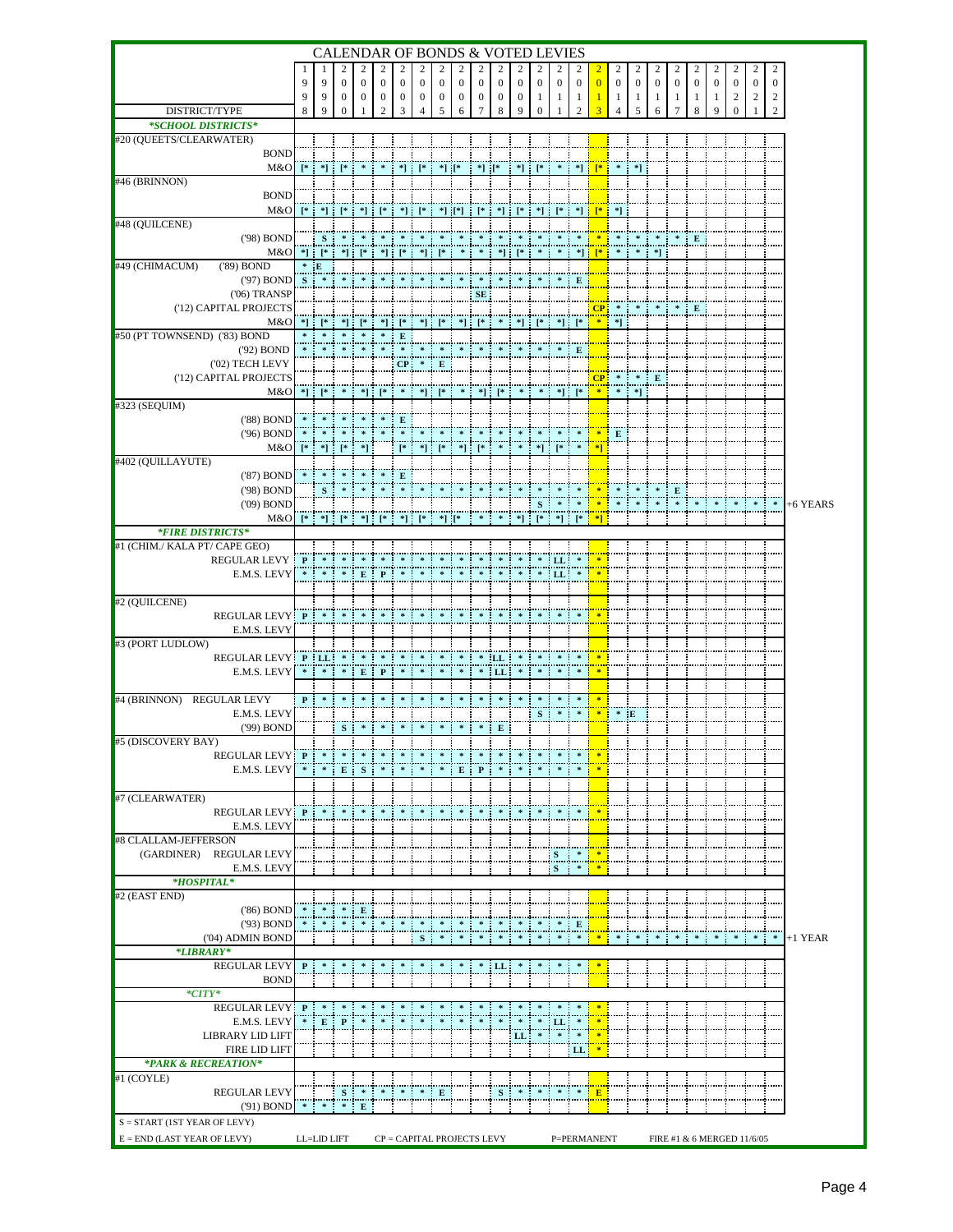|                 | JEFFERSON COUNTY 2013 TAX LEVY RATES |                        |                         |
|-----------------|--------------------------------------|------------------------|-------------------------|
| <b>TAX CODE</b> | <b>TAXING DISTRICT</b>               | FULL LEVY RATE /\$1000 | SENIOR LEVY RATE/\$1000 |
| 100             | C-50H2                               | 9.30400                | 7.35713                 |
| 101             | 1-50H2L1                             | 8.05762                | 6.11075                 |
| 102             | 1-50E1H2L1                           | 8.55762                | 6.61075                 |
| 103             | 1-50E5H2L1                           | 8.55762                | 6.61075                 |
| 105             | 1-50E5H2C3L1                         | 8.62796                | 6.68109                 |
| 106             | 1-50E8H2L1                           | 8.55762                | 6.61075                 |
| 107             | 1-50E8H2C3L1                         | 8.62796                | 6.68109                 |
| 111             | 1-50F1E1H2L1                         | 9.87259                | 7.92572                 |
| 151             | 1-50F5E5H2L1                         | 9.55762                | 7.61075                 |
| 152             | 1-50F5E5H2C3L1                       | 9.62796                | 7.68109                 |
| 181             | 1-50F8E8H2C3L1                       | 10.00256               | 8.05569                 |
| 201             | 1-49H2L1                             | 8.35652                | 6.11075                 |
| 202             | 1-49E1H2L1                           | 8.85652                | 6.61075                 |
| 203             | 1-49E3H2L1                           | 8.85652                | 6.61075                 |
| 205             | 1-49H2L1P1                           | 8.50314                | 6.25737                 |
| 211             |                                      |                        |                         |
| 219             | 1-49F1E1H2L1<br>1-49F1E1H2L1FARM     | 10.17149               | 7.92572<br>5.60560      |
|                 |                                      | 7.85137                |                         |
| 221             | 1-49F2H2L1                           | 9.10159                | 6.85582                 |
| 222             | 1-49F2H2L1P1                         | 9.24821                | 7.00244                 |
| 231             | 1-49F3E3H2L1                         | 10.35580               | 8.11003                 |
| 232             | 1-49F3E3W1H2L1                       | 10.35580               | 8.11003                 |
| 301             | 1-48H2C2L1                           | 8.13326                | 6.15070                 |
| 302             | 1-48H2C2L1P1                         | 8.27988                | 6.29732                 |
| 303             | 1-48H2C2L1Z2                         | 8.13326                | 6.15070                 |
| 304             | 1-48H2C2L1Z1                         | 8.13326                | 6.15070                 |
| 305             | 1-48E5H2C2L1                         | 8.63326                | 6.65070                 |
| 306             | 1-48E3H2C2L1P1                       | 8.77988                | 6.79732                 |
| 307             | 1-48H2C2L1Z3                         | 8.13326                | 6.15070                 |
| 320             | 1-48F2H2C2L1Z2                       | 8.87833                | 6.89577                 |
| 321             | 1-48F2H2C2L1                         | 8.87833                | 6.89577                 |
| 322             | 1-48F2W3H2C2L1P1                     | 9.02495                | 7.04239                 |
| 323             | 1-48F2H2C2L1P1                       | 9.02495                | 7.04239                 |
| 324             | 1-48F2H2C2L1Z3                       | 8.87833                | 6.89577                 |
| 329             | 1-48F2H2C2L1FARM                     | 6.55821                | 4.57565                 |
| 331             | 1-48F3E3H2C2L1P1                     | 10.27916               | 8.29660                 |
| 351             | 1-48F5E5H2C2L1                       | 9.63326                | 7.65070                 |
| 401             | 1-46E4H2C1L1                         | 7.69119                | 6.62940                 |
| 402             | 1-46E4H2C1L1Z1                       | 7.69119                | 6.62940                 |
| 403             | 1-46E4H2C1L1Z2                       | 7.69119                | 6.62940                 |
| 404             | 1-46E4H2L1                           | 7.67254                | 6.61075                 |
| 405             | 1-46E4H2L1Z1                         | 7.67254                | 6.61075                 |
| 406             | 1-46E4H2L1Z2                         | 7.67254                | 6.61075                 |
| 440             | 1-46F4E4H2C1L1Z1                     | 8.41898                | 7.35719                 |
| 441             | 1-46F4E4H2C1L1                       | 8.41898                | 7.35719                 |
| 442             | 1-46F4E4W2H2C1L1                     | 8.41898                | 7.35719                 |
| 443             | 1-46F4E4H2C1L1Z2                     | 8.41898                | 7.35719                 |
| 444             | 1-46F4E4H2L1                         | 8.40033                | 7.33854                 |
| 445             | 1-46F4E4H2L1Z1                       | 8.40033                | 7.33854                 |
| 446             | 1-46F4E4H2L1Z2                       | 8.40033                | 7.33854                 |
| 501             | $1 - 20L1$                           | 7.40597                | 6.02162                 |
| 502             | 1-20H1L1                             | 8.15318                | 6.76883                 |
| 571             | 1-20F7H1L1                           | 8.75140                | 7.36705                 |
|                 |                                      |                        |                         |
| 601             | 1-402H1L1                            | 10.31932               | 6.76883                 |
| 701             | 1-323E5H2L1                          | 8.90896                | 6.61075                 |
| 702             | 1-323E5H2C3L1                        | 8.97930                | 6.68109                 |
| 703             | 1-323E8H2C3L1                        | 8.97930                | 6.68109                 |
| 751             | 1-323F5E5H2L1                        | 9.90896                | 7.61075                 |
| 752             | 1-323F5E5H2C3L1                      | 9.97930                | 7.68109                 |
| 781             | 1-323F8E8H2C3L1                      | 10.35390               | 8.05569                 |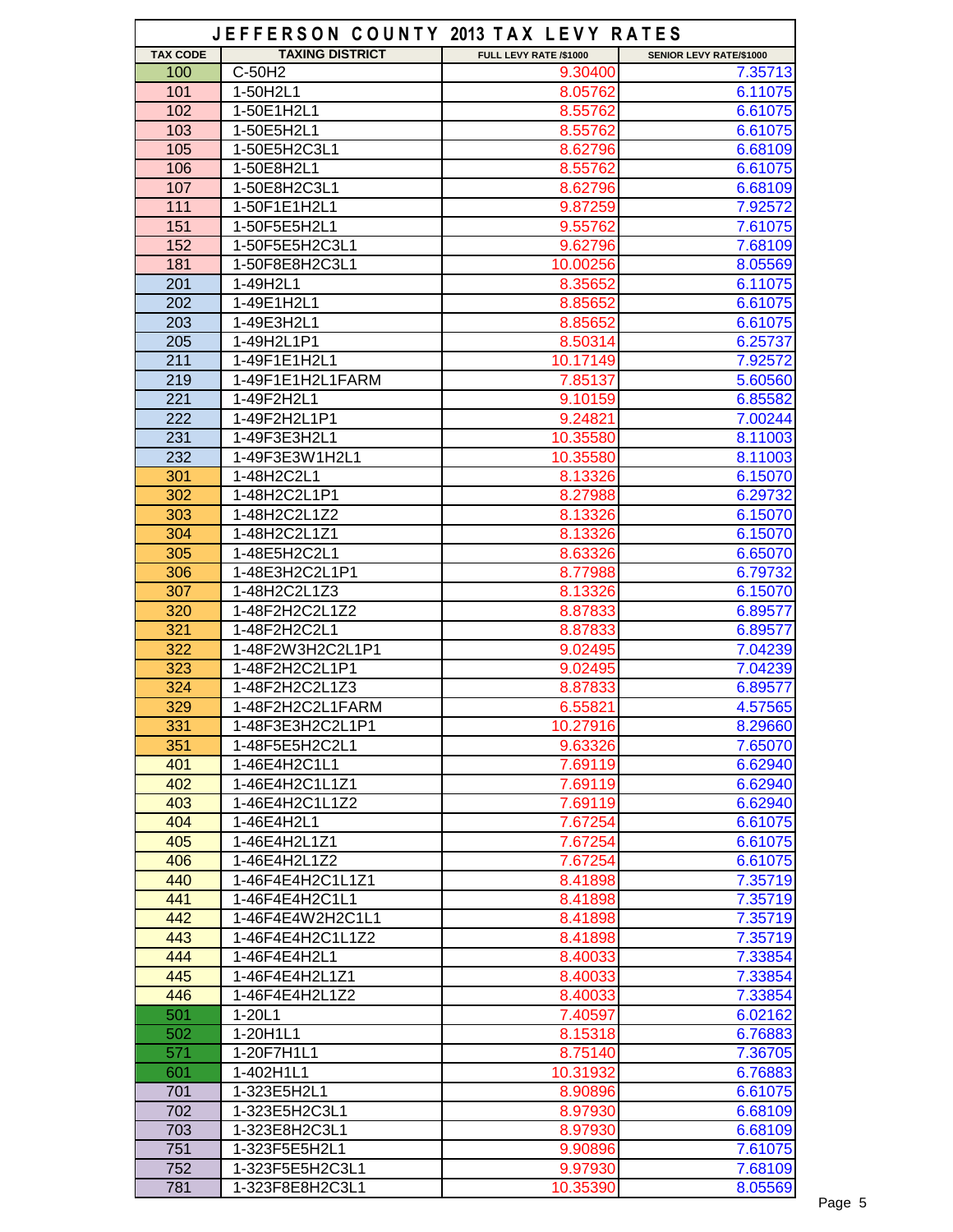|                 |                  | JEFFERSON COUNTY 2012/2013 LEVY RATE COMPARISONS |                    |                    |              |                          |                    |              |
|-----------------|------------------|--------------------------------------------------|--------------------|--------------------|--------------|--------------------------|--------------------|--------------|
|                 | <b>TAX</b>       | <b>TAXING</b>                                    |                    |                    |              | <b>LEVY RATE /\$1000</b> |                    |              |
|                 | <b>CODE</b>      | <b>DISTRICT</b>                                  | <b>2012 FULL</b>   | <b>2013 FULL</b>   | %DIFF.       | 2012 SENIOR              | 2013 SENIOR        | %DIFF.       |
| City            | 100              | $C-50H2$                                         | 8.76087            | 9.30400            | 6.2%         | 7.19038                  | 7.35713            | 2.3%         |
| SD #50          | 101              | 1-50H2L1                                         | 7.39992            | 8.05762            | 8.9%         | 5.82943                  | 6.11075            | 4.8%         |
| (Outside        | 102              | 1-50E1H2L1                                       | 7.89992            | 8.55762            | 8.3%         | 6.32943                  | 6.61075            | 4.4%         |
| Port            | 103              | 1-50E5H2L1                                       | 7.89992            | 8.55762            | 8.3%         | 6.32943                  | 6.61075            | 4.4%         |
| Townsend)       | 105              | 1-50E5H2C3L1                                     | 7.90056            | 8.62796            | 9.2%         | 6.33007                  | 6.68109            | 5.5%         |
|                 | 106<br>107       | 1-50E8H2L1<br>1-50E8H2C3L1                       | 7.89992<br>7.90056 | 8.55762<br>8.62796 | 8.3%<br>9.2% | 6.32943<br>6.33007       | 6.61075<br>6.68109 | 4.4%<br>5.5% |
|                 | 111              | 1-50F1E1H2L1                                     | 9.01026            | 9.87259            | 9.6%         | 7.43977                  | 7.92572            | 6.5%         |
|                 | 151              | 1-50F5E5H2L1                                     | 8.89992            | 9.55762            | 7.4%         | 7.32943                  | 7.61075            | 3.8%         |
|                 | 152              | 1-50F5E5H2C3L1                                   | 8.90056            | 9.62796            | 8.2%         | 7.33007                  | 7.68109            | 4.8%         |
|                 | 181              | 1-50F8E8H2C3L1                                   | 9.18709            | 10.00256           | 8.9%         | 7.61660                  | 8.05569            | 5.8%         |
| SD #49          | 201              | 1-49H2L1                                         | 8.16618            | 8.35652            | 2.3%         | 5.82943                  | 6.11075            | 4.8%         |
| Chimacum        | 202              | 1-49E1H2L1                                       | 8.66618            | 8.85652            | 2.2%         | 6.32943                  | 6.61075            | 4.4%         |
|                 | 203              | 1-49E3H2L1                                       | 8.66618            | 8.85652            | 2.2%         | 6.32943                  | 6.61075            | 4.4%         |
|                 | $\overline{205}$ | 1-49H2L1P1                                       | 8.31211            | 8.50314            | 2.3%         | 5.97536                  | 6.25737            | 4.7%         |
|                 | 211              | 1-49F1E1H2L1                                     | 9.77652            | 10.17149           | 4.0%         | 7.43977                  | 7.92572            | 6.5%         |
|                 | 219              | 1-49F1E1H2L1 FARM                                | 7.44875            | 7.85137            | 5.4%         | 5.11200                  | 5.60560            | 9.7%         |
|                 | 221              | 1-49F2H2L1                                       | 8.89932            | 9.10159            | 2.3%         | 6.56257                  | 6.85582            | 4.5%         |
|                 | 222              | 1-49F2H2L1P1                                     | 9.04525            | 9.24821            | 2.2%         | 6.70850                  | 7.00244            | 4.4%         |
|                 | 231              | 1-49F3E3H2L1                                     | 10.16618           | 10.35580           | 1.9%         | 7.82943                  | 8.11003            | 3.6%         |
|                 | 232              | 1-49F3E3W1H2L1                                   | 10.16618           | 10.35580           | 1.9%         | 7.82943                  | 8.11003            | 3.6%         |
| SD #48          | 301              | 1-48H2C2L1                                       | 8.00078            | 8.13326            | 1.7%         | 5.86971                  | 6.15070            | 4.8%         |
| Quilcene        | 302              | 1-48H2C2L1P1                                     | 8.14671            | 8.27988            | 1.6%         | 6.01564                  | 6.29732            | 4.7%         |
|                 | 303              | 1-48H2C2L1Z2                                     | 8.00078            | 8.13326            | 1.7%         | 5.86971                  | 6.15070            | 4.8%         |
|                 | 304              | 1-48H2C2L1Z1                                     | 8.00078            | 8.13326            | 1.7%         | 5.86971                  | 6.15070            | 4.8%         |
|                 | 305              | 1-48E5H2C2L1                                     | 8.50078            | 8.63326            | 1.6%         | 6.36971                  | 6.65070            | 4.4%         |
|                 | 306              | 1-48E3H2C2L1P1                                   | 8.64671            | 8.77988            | 1.5%         | 6.51564                  | 6.79732            | 4.3%         |
|                 | 307              | 1-48H2C2L1Z3                                     | 8.00078            | 8.13326            | 1.7%         | 5.86971                  | 6.15070            | 4.8%         |
|                 | 320              | 1-48F2H2C2L1Z2                                   | 8.73392            | 8.87833            | 1.7%         | 6.60285                  | 6.89577            | 4.4%         |
|                 | 321              | 1-48F2H2C2L1                                     | 8.73392            | 8.87833            | 1.7%         | 6.60285                  | 6.89577            | 4.4%         |
|                 | 322              | 1-48F2W3H2C2L1P1                                 | 8.87985            | 9.02495            | 1.6%         | 6.74878                  | 7.04239            | 4.4%         |
|                 | 323              | 1-48F2H2C2L1P1                                   | 8.87985            | 9.02495            | 1.6%         | 6.74878                  | 7.04239            | 4.4%         |
|                 | 324              | 1-48F2H2C2L1Z3                                   | 8.73392            | 8.87833            | 1.7%         | 6.60285                  | 6.89577            | 4.4%         |
|                 | 329              | 1-48F2H2C2L1FARM                                 | 6.40615            | 6.55821            | 2.4%         | 4.27508                  | 4.57565            | 7.0%         |
|                 | 331              | 1-48F3E3H2C2L1P1                                 | 10.14671           | 10.27916           | 1.3%         | 8.01564                  | 8.29660            | 3.5%         |
|                 | 351              | 1-48F5E5H2C2L1                                   | 9.50078            | 9.63326            | 1.4%         | 7.36971                  | 7.65070            | 3.8%         |
| SD #46          | 401              | 1-46E4H2C1L1                                     | 7.56093            | 7.69119            | 1.7%         | 6.33703                  | 6.62940            | 4.6%         |
| <b>Brinnon</b>  | 402              | 1-46E4H2C1L1Z1                                   | 7.56093            | 7.69119            | 1.7%         | 6.33703                  | 6.62940            | 4.6%         |
|                 | 403              | 1-46E4H2C1L1Z2                                   | 7.56093            | 7.69119            | 1.7%         | 6.33703                  | 6.62940            | 4.6%         |
|                 | 404              | 1-46E4H2L1                                       | 7.55333            | 7.67254            | 1.6%         | 6.32943                  | 6.61075            | 4.4%         |
|                 | 405              | 1-46E4H2L1Z1                                     | 7.55333            | 7.67254            | 1.6%         | 6.32943                  | 6.61075            | 4.4%         |
|                 | 406<br>440       | 1-46E4H2L1Z2<br>1-46F4E4H2C1L1Z1                 | 7.55333            | 7.67254<br>8.41898 | 1.6%<br>1.7% | 6.32943                  | 6.61075<br>7.35719 | 4.4%<br>4.3% |
|                 | 441              | 1-46F4E4H2C1L1                                   | 8.27937<br>8.27937 | 8.41898            | 1.7%         | 7.05547<br>7.05547       | 7.35719            | 4.3%         |
|                 | 442              | 1-46F4E4W2H2C1L1                                 | 8.27937            | 8.41898            | 1.7%         | 7.05547                  | 7.35719            | 4.3%         |
|                 | 443              | 1-46F4E4H2C1L1Z2                                 | 8.27937            | 8.41898            | 1.7%         | 7.05547                  | 7.35719            | 4.3%         |
|                 | 444              | 1-46F4E4H2L1                                     | 8.27177            | 8.40033            | 1.6%         | 7.04787                  | 7.33854            | 4.1%         |
|                 | 445              | 1-46F4E4H2L1Z1                                   | 8.27177            | 8.40033            | 1.6%         | 7.04787                  | 7.33854            | 4.1%         |
|                 | 446              | 1-46F4E4H2L1Z2                                   | 8.27177            | 8.40033            | 1.6%         | 7.04787                  | 7.33854            | 4.1%         |
| <b>West End</b> | 501              | $1-20L1$                                         | 7.44672            | 7.40597            | $-0.5%$      | 5.74531                  | 6.02162            | 4.8%         |
|                 | 502              | 1-20H1L1                                         | 8.19672            | 8.15318            | $-0.5%$      | 6.49531                  | 6.76883            | 4.2%         |
|                 | 571              | 1-20F7H1L1                                       | 8.97118            | 8.75140            | $-2.4%$      | 7.26977                  | 7.36705            | 1.3%         |
|                 | 601              | 1-402H1L1                                        | 10.09746           | 10.31932           | 2.2%         | 6.49531                  | 6.76883            | 4.2%         |
| <b>Gardiner</b> | 701              | 1-323E5H2L1                                      | 8.42022            | 8.90896            | 5.8%         | 6.32943                  | 6.61075            | 4.4%         |
|                 | 702              | 1-323E5H2C3L1                                    | 8.42086            | 8.97930            | 6.6%         | 6.33007                  | 6.68109            | 5.5%         |
|                 | 703              | 1-323E8H2C3L1                                    | 8.42086            | 8.97930            | 6.6%         | 6.33007                  | 6.68109            | 5.5%         |
|                 | 751              | 1-323F5E5H2L1                                    | 9.42022            | 9.90896            | 5.2%         | 7.32943                  | 7.61075            | 3.8%         |
|                 | 752              | 1-323F5E5H2C3L1                                  | 9.42086            | 9.97930            | 5.9%         | 7.33007                  | 7.68109            | 4.8%         |
|                 | 781              | 1-323F8E8H2C3L1                                  | 9.70739            | 10.35390           | 6.7%         | 7.61660                  | 8.05569            | 5.8%         |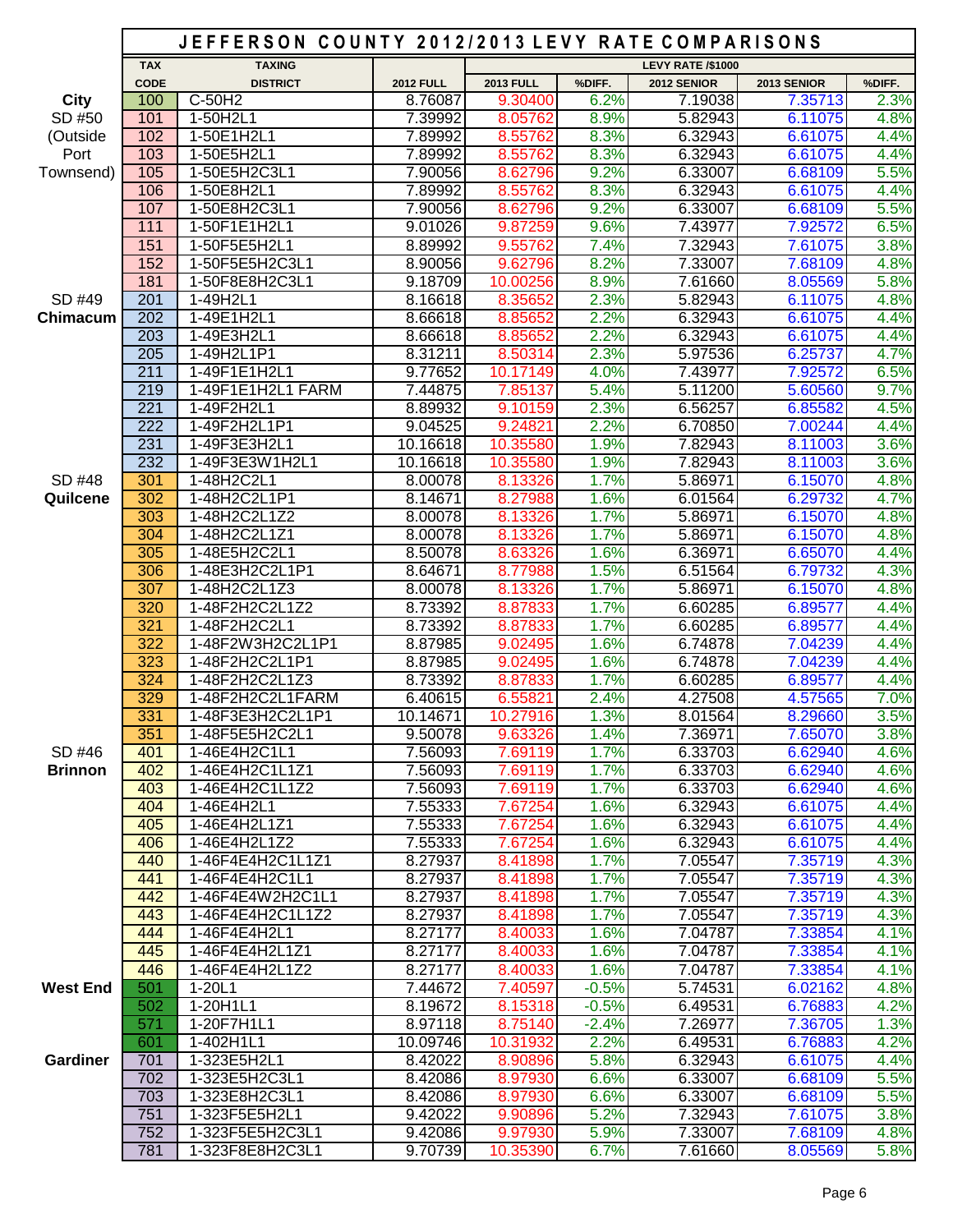## 2013 BREAKDOWN OF TAXING DISTRICTS:

| STATE LEVY (SCHOOL):               | 2.32012 | SCHOOL DIST # 20: M&O             | 1.38435 |
|------------------------------------|---------|-----------------------------------|---------|
|                                    |         | SCHOOL DIST #46: M&O              | 1.06179 |
| <b>COUNTY Current Expense</b>      | 1.53929 | SCHOOL DIST #48: Bond             | 0.52471 |
| Mental Health                      | 0.00888 | SCHOOL DIST #48: M&O              | 1.45785 |
| <b>Development Disabilities</b>    | 0.00888 | SCHOOL DIST #49: Capital Project  | 0.80285 |
| Veteran's Relief                   | 0.00899 | SCHOOL DIST #49: M&O              | 1.44292 |
| <b>COUNTY Total:</b>               | 1.56604 | SCHOOL DIST # 50: Capital Project | 0.52079 |
| <b>COUNTY Conservation Futures</b> | 0.04572 | SCHOOL DIST #50: M&O              | 1.42608 |
|                                    |         | SCHOOL DIST #323: Bond            | 0.71929 |
| <b>COUNTY ROADS: General</b>       | 1.05355 | SCHOOL DIST #323: M&O             | 1.57892 |
| COUNTY ROADS: Diversion to C.E.    | 0.22644 | SCHOOL DIST #402: Bond            | 2.12198 |
| <b>COUNTY ROADS Total:</b>         | 1.27999 | SCHOOL DIST #402: M&O             | 1.42851 |
|                                    |         |                                   |         |
| CITY OF P.T.: General              | 1.42529 | FIRE DIST #1: General             | 1.31497 |
| CITY OF P.T.: Library LID Lift     | 0.66400 | FIRE DIST #2: General             | 0.74507 |
| CITY OF P.T.: Fire LID Lift        | 0.43708 | FIRE DIST #3: General             | 1.49928 |
| CITY OF P.T. Total:                | 2.52637 | FIRE DIST #4: General             | 0.72779 |
|                                    |         | FIRE DIST #5: General             | 1.00000 |
| PORT OF P.T.: General              | 0.19033 | FIRE DIST #7: General             | 0.59822 |
|                                    |         | CLALL-JEFF FIRE DIST #8: General  | 1.37460 |
| LIBRARY DIST #1: General           | 0.50000 |                                   |         |
|                                    |         | CITY OF P.T.: E.M.S.              | 0.50000 |
| HOSPITAL DIST #1: General          | 0.74721 | FIRE DIST #1: E.M.S.              | 0.50000 |
|                                    |         | FIRE DIST #3: E.M.S.              | 0.50000 |
| HOSPITAL DIST #2: General          | 0.03582 | FIRE DIST #4: E.M.S.              | 0.50000 |
| HOSPITAL DIST #2: 2004 Admin Bond  | 0.05331 | FIRE DIST #5: E.M.S.              | 0.50000 |
| HOSPITAL #2 total:                 | 0.08913 | CLALL-JEFF FIRE DIST #8: E.M.S.   | 0.50000 |
|                                    |         |                                   |         |
|                                    |         | P.U.D. #1: General                | 0.11942 |
| <b>CEMETERY DIST #1: General</b>   | 0.01865 |                                   |         |
| <b>CEMETERY DIST #2: General</b>   | 0.03995 | PARK & REC DIST #1: General       | 0.14662 |
| <b>CEMETERY DIST #3: General</b>   | 0.07034 |                                   |         |
|                                    |         |                                   |         |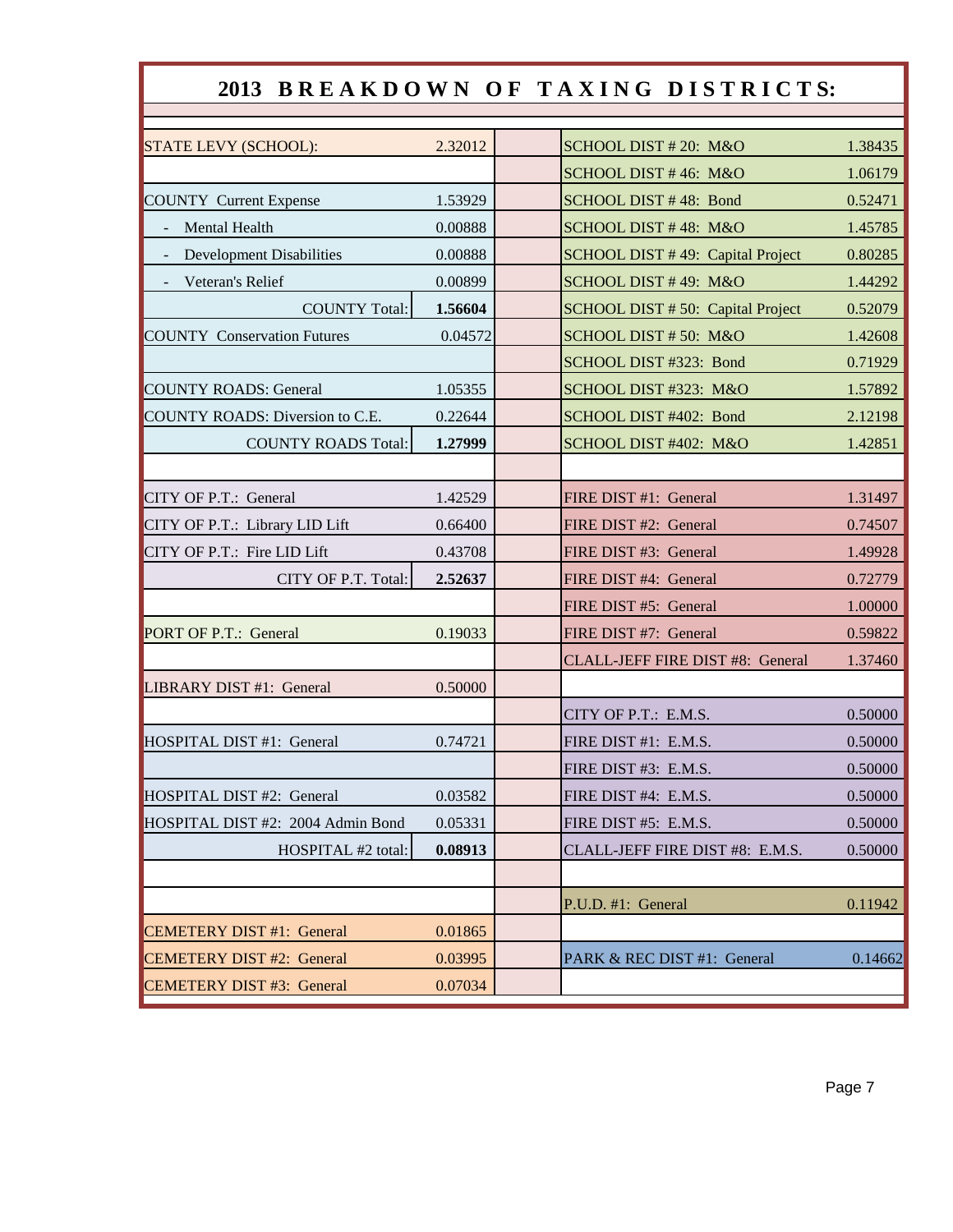|            |         |                  |         |         |               |         |         | JEFFERSON COUNTY COMPOSITE LEVY RATES FOR 2013 |                    |                         |                   |                   |                   |           |              |
|------------|---------|------------------|---------|---------|---------------|---------|---------|------------------------------------------------|--------------------|-------------------------|-------------------|-------------------|-------------------|-----------|--------------|
|            |         |                  |         |         | <b>TAXING</b> |         |         | <b>DISTRICTS</b>                               |                    |                         |                   |                   |                   |           |              |
| <b>TAX</b> |         | С<br>F           |         |         | С             |         |         |                                                |                    |                         | н                 | c                 |                   |           | <b>FULL</b>  |
|            |         | U<br>o           |         |         | Ο             |         | s<br>т  | г                                              |                    |                         | О                 | Е                 | L.                |           |              |
| С<br>O     | С<br>o  | т<br>N<br>s<br>U |         |         | R             |         | А       | О<br>с                                         |                    |                         | s<br>P            | M<br>Е            | I.<br>в           |           | L<br>Е       |
| D          | U       | Е<br>R           | Ρ       |         | Ο             | С       | т       | А                                              | F                  |                         | ı                 | Т                 | R                 | P         | v            |
| Е          | Ν       | R<br>Е           | О       | Р       | А             | L       | Е       | ц                                              | T                  | Е                       | т                 | Е                 | А                 | А         | Υ            |
|            | T       | ٧<br>s           | R       | U       | D             | т       |         |                                                | R                  | M                       | А                 | R                 | R                 | R         |              |
| AREA       | Υ       | Е                | т       | D       | s             | Υ       | LEVY    | <b>SCHOOL</b><br>S.D.#50                       | Е                  | s<br><b>EMS CITY</b>    | L<br>H.D.#2       | Υ                 | Υ                 | κ         | <b>TOTAL</b> |
| 100        | 1.56604 | 0.04572          | 0.19033 | 0.11942 |               | 2.52637 | 2.32012 | 1.94687                                        |                    | 0.50000                 | 0.08913           |                   |                   |           | 9.30400      |
|            |         |                  |         |         |               |         |         | S.D.#50                                        |                    |                         | H.D.#2            |                   | L.D.#1            |           |              |
| 101        | 1.56604 | 0.04572          | 0.19033 | 0.11942 | 1.27999       |         | 2.32012 | 1.94687                                        |                    |                         | 0.08913           |                   | 0.50000           |           | 8.05762      |
| 102        |         |                  |         |         |               |         |         | S.D.#50                                        |                    | <b>EMS#1</b>            | H.D.#2            |                   | L.D.#1            |           | 8.55762      |
|            | 1.56604 | 0.04572          | 0.19033 | 0.11942 | 1.27999       |         | 2.32012 | 1.94687<br>S.D.#50                             |                    | 0.50000<br><b>EMS#5</b> | 0.08913<br>H.D.#2 |                   | 0.50000<br>L.D.#1 |           |              |
| 103        | 1.56604 | 0.04572          | 0.19033 | 0.11942 | 1.27999       |         | 2.32012 | 1.94687                                        |                    | 0.50000                 | 0.08913           |                   | 0.50000           |           | 8.55762      |
|            |         |                  |         |         |               |         |         | S.D.#50                                        |                    | <b>EMS#5</b>            | H.D.#2            | C.D.#3            | L.D.#1            |           |              |
| 105        | 1.56604 | 0.04572          | 0.19033 | 0.11942 | 1.27999       |         | 2.32012 | 1.94687                                        |                    | 0.50000                 | 0.08913           | 0.07034           | 0.50000           |           | 8.62796      |
| 106        | 1.56604 | 0.04572          | 0.19033 | 0.11942 | 1.27999       |         | 2.32012 | S.D.#50<br>1.94687                             |                    | <b>EMS#8</b><br>0.50000 | H.D.#2<br>0.08913 |                   | L.D.#1<br>0.50000 |           | 8.55762      |
|            |         |                  |         |         |               |         |         | S.D.#50                                        |                    | <b>EMS#8</b>            | H.D.#2            | C.D.#3            | L.D.#1            |           |              |
| 107        | 1.56604 | 0.04572          | 0.19033 | 0.11942 | 1.27999       |         | 2.32012 | 1.94687                                        |                    | 0.50000                 | 0.08913           | 0.07034           | 0.50000           |           | 8.62796      |
|            |         |                  |         |         |               |         |         | S.D.#50                                        | F.D.#1             | <b>EMS#1</b>            | H.D.#2            |                   | L.D.#1            |           |              |
| 111        | 1.56604 | 0.04572          | 0.19033 | 0.11942 | 1.27999       |         | 2.32012 | 1.94687<br>S.D.#50                             | 1.31497<br>F.D.#5  | 0.50000<br><b>EMS#5</b> | 0.08913<br>H.D.#2 |                   | 0.50000<br>L.D.#1 |           | 9.87259      |
| 151        | 1.56604 | 0.04572          | 0.19033 | 0.11942 | 1.27999       |         | 2.32012 | 1.94687                                        | 1.00000            | 0.50000                 | 0.08913           |                   | 0.50000           |           | 9.55762      |
|            |         |                  |         |         |               |         |         | S.D.#50                                        | F.D.#5             | <b>EMS#5</b>            | H.D.#2            | C.D.#3            | L.D.#1            |           |              |
| 152        | 1.56604 | 0.04572          | 0.19033 | 0.11942 | 1.27999       |         | 2.32012 | 1.94687                                        | 1.00000            | 0.50000                 | 0.08913           | 0.07034           | 0.50000           |           | 9.62796      |
| 181        | 1.56604 | 0.04572          | 0.19033 | 0.11942 | 1.27999       |         | 2.32012 | S.D.#50<br>1.94687                             | F.D. #8<br>1.37460 | <b>EMS#8</b><br>0.50000 | H.D.#2<br>0.08913 | C.D.#3<br>0.07034 | L.D.#1<br>0.50000 |           | 10.00256     |
|            |         |                  |         |         |               |         |         | S.D.#49                                        |                    |                         | H.D.#2            |                   | L.D.#1            |           |              |
| 201        | 1.56604 | 0.04572          | 0.19033 | 0.11942 | 1.27999       |         | 2.32012 | 2.24577                                        |                    |                         | 0.08913           |                   | 0.50000           |           | 8.35652      |
|            |         |                  |         |         |               |         |         | S.D.#49                                        |                    | <b>EMS#1</b>            | H.D.#2            |                   | L.D.#1            |           |              |
| 202        | 1.56604 | 0.04572          | 0.19033 | 0.11942 | 1.27999       |         | 2.32012 | 2.24577                                        |                    | 0.50000<br><b>EMS#3</b> | 0.08913<br>H.D.#2 |                   | 0.50000           |           | 8.85652      |
| 203        | 1.56604 | 0.04572          | 0.19033 | 0.11942 | 1.27999       |         | 2.32012 | S.D.#49<br>2.24577                             |                    | 0.50000                 | 0.08913           |                   | L.D.#1<br>0.50000 |           | 8.85652      |
|            |         |                  |         |         |               |         |         | S.D.#49                                        |                    |                         | H.D.#2            |                   | L.D.#1            | $P.8R.+1$ |              |
| 205        | 1.56604 | 0.04572          | 0.19033 | 0.11942 | 1.27999       |         | 2.32012 | 2.24577                                        |                    |                         | 0.08913           |                   | 0.50000           | 0.14662   | 8.50314      |
| 211        | 1.56604 |                  |         |         | 1.27999       |         |         | S.D.#49                                        | F.D.#1             | <b>EMS#1</b>            | H.D.#2            |                   | L.D.#1            |           | 10.17149     |
|            |         | 0.04572          | 0.19033 | 0.11942 |               |         | 2.32012 | 2.24577<br>S.D.#49                             | 1.31497<br>F.D.#1  | 0.50000<br><b>EMS#1</b> | 0.08913<br>H.D.#2 |                   | 0.50000<br>L.D.#1 |           |              |
| 219        | 1.56604 | 0.04572          | 0.19033 | 0.11942 | 1.27999       |         |         | 2.24577                                        | 1.31497            | 0.50000                 | 0.08913           |                   | 0.50000           |           | 7.85137      |
|            |         |                  |         |         |               |         |         | S.D.#49                                        | F.D.#2             |                         | H.D.#2            |                   | L.D.#1            |           |              |
| 221        | 1.56604 | 0.04572          | 0.19033 | 0.11942 | 1.27999       |         | 2.32012 | 2.24577<br>S.D.#49                             | 0.74507<br>F.D.#2  |                         | 0.08913<br>H.D.#2 |                   | 0.50000<br>L.D.#1 | P.&R.#1   | 9.10159      |
| 222        | 1.56604 | 0.04572          | 0.19033 | 0.11942 | 1.27999       |         | 2.32012 | 2.24577                                        | 0.74507            |                         | 0.08913           |                   | 0.50000           | 0.14662   | 9.24821      |
|            |         |                  |         |         |               |         |         | S.D.#49                                        | F.D.#3             | <b>EMS#3</b>            | H.D.#2            |                   | L.D.#1            |           |              |
| 231        | 1.56604 | 0.04572          | 0.19033 | 0.11942 | 1.27999       |         | 2.32012 | 2.24577                                        | 1.49928            | 0.50000                 | 0.08913           |                   | 0.50000           |           | 10.35580     |
| 232        | 1.56604 | 0.04572          | 0.19033 | 0.11942 | 1.27999       |         | 2.32012 | S.D.#49<br>2.24577                             | F.D.#3<br>1.49928  | <b>EMS#3</b><br>0.50000 | H.D.#2<br>0.08913 |                   | L.D.#1<br>0.50000 |           | 10.35580     |
|            |         |                  |         |         |               |         |         | S.D.#48                                        |                    |                         | H.D.#2            | C.D.#2            | L.D.#1            |           |              |
| 301        | 1.56604 | 0.04572          | 0.19033 | 0.11942 | 1.27999       |         | 2.32012 | 1.98256                                        |                    |                         | 0.08913           | 0.03995           | 0.50000           |           | 8.13326      |
|            |         |                  |         |         |               |         |         | S.D.#48                                        |                    |                         | H.D.#2            | C.D.#2            | L.D.#1            | P.&R.#1   |              |
| 302        | 1.56604 | 0.04572          | 0.19033 | 0.11942 | 1.27999       |         | 2.32012 | 1.98256<br>S.D.#48                             |                    |                         | 0.08913<br>H.D.#2 | 0.03995<br>C.D.#2 | 0.50000<br>L.D.#1 | 0.14662   | 8.27988      |
| 303        | 1.56604 | 0.04572          | 0.19033 | 0.11942 | 1.27999       |         | 2.32012 | 1.98256                                        |                    |                         | 0.08913           | 0.03995           | 0.50000           |           | 8.13326      |
|            |         |                  |         |         |               |         |         | S.D.#48                                        |                    |                         | H.D.#2            | C.D.#2            | L.D.#1            |           |              |
| 304        | 1.56604 | 0.04572          | 0.19033 | 0.11942 | 1.27999       |         | 2.32012 | 1.98256                                        |                    |                         | 0.08913           | 0.03995           | 0.50000           |           | 8.13326      |
| 305        | 1.56604 | 0.04572          | 0.19033 | 0.11942 | 1.27999       |         | 2.32012 | S.D.#48<br>1.98256                             |                    | <b>EMS#5</b><br>0.50000 | H.D.#2<br>0.08913 | C.D.#2<br>0.03995 | L.D.#1<br>0.50000 |           | 8.63326      |
|            |         |                  |         |         |               |         |         | S.D.#48                                        |                    | <b>EMS#3</b>            | H.D.#2            | C.D.#2            | L.D.#1            | P.&R.#1   |              |
| 306        | 1.56604 | 0.04572          | 0.19033 | 0.11942 | 1.27999       |         | 2.32012 | 1.98256                                        |                    | 0.50000                 | 0.08913           | 0.03995           | 0.50000           | 0.14662   | 8.77988      |
|            |         |                  |         |         |               |         |         | S.D.#48                                        |                    |                         | H.D.#2            | C.D.#2            | L.D.#1            |           |              |
| 307        | 1.56604 | 0.04572          | 0.19033 | 0.11942 | 1.27999       |         | 2.32012 | 1.98256<br>S.D.#48                             | F.D.#2             |                         | 0.08913<br>H.D.#2 | 0.03995<br>C.D.#2 | 0.50000<br>L.D.#1 |           | 8.13326      |
| 320        | 1.56604 | 0.04572          | 0.19033 | 0.11942 | 1.27999       |         | 2.32012 | 1.98256                                        | 0.74507            |                         | 0.08913           | 0.03995           | 0.50000           |           | 8.87833      |
|            |         |                  |         |         |               |         |         | S.D.#48                                        | F.D.#2             |                         | H.D.#2            | C.D.#2            | L.D.#1            |           |              |
| 321        | 1.56604 | 0.04572          | 0.19033 | 0.11942 | 1.27999       |         | 2.32012 | 1.98256                                        | 0.74507            |                         | 0.08913           | 0.03995           | 0.50000           |           | 8.87833      |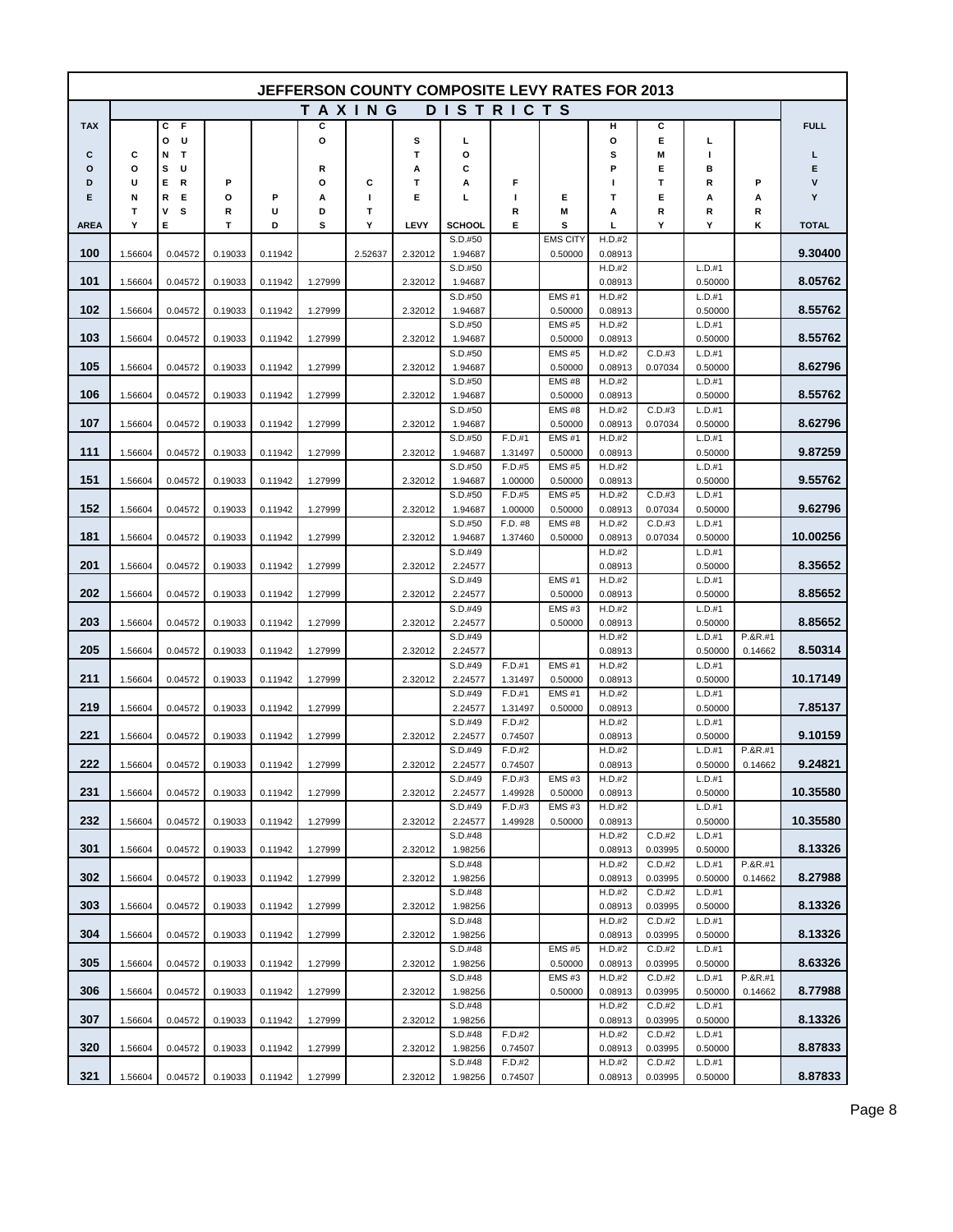|             | JEFFERSON COUNTY COMPOSITE LEVY RATES FOR 2013 (continued) |                  |         |         |         |   |               |                     |                   |                         |                   |                   |                   |                    |              |
|-------------|------------------------------------------------------------|------------------|---------|---------|---------|---|---------------|---------------------|-------------------|-------------------------|-------------------|-------------------|-------------------|--------------------|--------------|
|             |                                                            |                  |         |         | TAXING  |   |               | <b>DISTRICTS</b>    |                   |                         |                   |                   |                   |                    |              |
| <b>TAX</b>  |                                                            | с<br>F           |         |         | c       |   |               |                     |                   |                         | н                 | С                 |                   |                    | <b>FULL</b>  |
| c           | c                                                          | U<br>o<br>N<br>т |         |         | o       |   | s<br>T        | L<br>О              |                   |                         | o<br>s            | Е<br>M            | L<br>п            |                    | L            |
| O           | o                                                          | s<br>U           |         |         | R       |   | А             | c                   |                   |                         | P                 | Е                 | в                 |                    | Е            |
| D           | U                                                          | Е<br>R           | P       |         | О       | С | т             | А                   | F                 |                         | ı.                | Т                 | R                 | P                  | ۷            |
| Е           | Ν                                                          | Е<br>R           | o       | P       | А       | т | E             | ц                   | Т                 | Е                       | Т                 | Е                 | А                 | А                  | Υ            |
|             | T                                                          | s<br>٧           | R       | U       | D       | T |               |                     | R                 | M                       | Α                 | R                 | R                 | R                  |              |
| <b>AREA</b> | Υ                                                          | Е                | т       | D       | s       | Y | <b>SCHOOL</b> | SCHOOL              | Е                 | s                       | Ц                 | Y                 | Υ                 | Κ                  | <b>TOTAL</b> |
| 322         | 1.56604                                                    | 0.04572          | 0.19033 | 0.11942 | 1.27999 |   | 2.32012       | S.D.#48<br>1.98256  | F.D.#2<br>0.74507 |                         | H.D.#2<br>0.08913 | C.D.#2<br>0.03995 | L.D.#1<br>0.50000 | P.&R.#1<br>0.14662 | 9.02495      |
|             |                                                            |                  |         |         |         |   |               | S.D.#48             | F.D.#2            |                         | H.D.#2            | C.D.#2            | L.D.#1            | P.&R.#1            |              |
| 323         | 1.56604                                                    | 0.04572          | 0.19033 | 0.11942 | 1.27999 |   | 2.32012       | 1.98256             | 0.74507           |                         | 0.08913           | 0.03995           | 0.50000           | 0.14662            | 9.02495      |
|             |                                                            |                  |         |         |         |   |               | S.D.#48             | F.D.#2            |                         | H.D.#2            | C.D.#2            | L.D.#1            |                    |              |
| 324         | 1.56604                                                    | 0.04572          | 0.19033 | 0.11942 | 1.27999 |   | 2.32012       | 1.98256<br>S.D.#48  | 0.74507<br>F.D.#2 |                         | 0.08913<br>H.D.#2 | 0.03995<br>C.D.#2 | 0.50000<br>L.D.#1 |                    | 8.87833      |
| 329         | 1.56604                                                    | 0.04572          | 0.19033 | 0.11942 | 1.27999 |   |               | 1.98256             | 0.74507           |                         | 0.08913           | 0.03995           | 0.50000           |                    | 6.55821      |
|             |                                                            |                  |         |         |         |   |               | S.D.#48             | F.D.#3            | EMS#3                   | H.D.#2            | C.D.#2            | L.D.#1            | P.&R.#1            |              |
| 331         | 1.56604                                                    | 0.04572          | 0.19033 | 0.11942 | 1.27999 |   | 2.32012       | 1.98256             | 1.49928           | 0.50000                 | 0.08913           | 0.03995           | 0.50000           | 0.14662            | 10.27916     |
| 351         |                                                            |                  | 0.19033 | 0.11942 |         |   |               | S.D.#48             | F.D.#5<br>1.00000 | <b>EMS#5</b>            | H.D.#2            | C.D.#2            | L.D.#1            |                    | 9.63326      |
|             | 1.56604                                                    | 0.04572          |         |         | 1.27999 |   | 2.32012       | 1.98256<br>S.D.#46  |                   | 0.50000<br><b>EMS#4</b> | 0.08913<br>H.D.#2 | 0.03995<br>C.D.#1 | 0.50000<br>L.D.#1 |                    |              |
| 401         | 1.56604                                                    | 0.04572          | 0.19033 | 0.11942 | 1.27999 |   | 2.32012       | 1.06179             |                   | 0.50000                 | 0.08913           | 0.01865           | 0.50000           |                    | 7.69119      |
|             |                                                            |                  |         |         |         |   |               | S.D.#46             |                   | <b>EMS#4</b>            | H.D.#2            | C.D.#1            | L.D.#1            |                    |              |
| 402         | 1.56604                                                    | 0.04572          | 0.19033 | 0.11942 | 1.27999 |   | 2.32012       | 1.06179             |                   | 0.50000                 | 0.08913           | 0.01865           | 0.50000           |                    | 7.69119      |
| 403         | 1.56604                                                    | 0.04572          | 0.19033 | 0.11942 | 1.27999 |   | 2.32012       | S.D.#46<br>1.06179  |                   | <b>EMS#4</b><br>0.50000 | H.D.#2<br>0.08913 | C.D.#1<br>0.01865 | L.D.#1<br>0.50000 |                    | 7.69119      |
|             |                                                            |                  |         |         |         |   |               | S.D.#46             |                   | <b>EMS #4</b>           | H.D.#2            |                   | L.D.#1            |                    |              |
| 404         | 1.56604                                                    | 0.04572          | 0.19033 | 0.11942 | 1.27999 |   | 2.32012       | 1.06179             |                   | 0.50000                 | 0.08913           |                   | 0.50000           |                    | 7.67254      |
|             |                                                            |                  |         |         |         |   |               | S.D.#46             |                   | <b>EMS#4</b>            | H.D.#2            |                   | L.D.#1            |                    |              |
| 405         | 1.56604                                                    | 0.04572          | 0.19033 | 0.11942 | 1.27999 |   | 2.32012       | 1.06179<br>S.D.#46  |                   | 0.50000<br>EMS#4        | 0.08913<br>H.D.#2 |                   | 0.50000<br>L.D.#1 |                    | 7.67254      |
| 406         | 1.56604                                                    | 0.04572          | 0.19033 | 0.11942 | 1.27999 |   | 2.32012       | 1.06179             |                   | 0.50000                 | 0.08913           |                   | 0.50000           |                    | 7.67254      |
|             |                                                            |                  |         |         |         |   |               | S.D.#46             | F.D.#4            | EMS#4                   | H.D.#2            | C.D.#1            | L.D.#1            |                    |              |
| 440         | 1.56604                                                    | 0.04572          | 0.19033 | 0.11942 | 1.27999 |   | 2.32012       | 1.06179             | 0.72779           | 0.50000                 | 0.08913           | 0.01865           | 0.50000           |                    | 8.41898      |
| 441         | 1.56604                                                    | 0.04572          | 0.19033 | 0.11942 | 1.27999 |   | 2.32012       | S.D.#46<br>1.06179  | F.D.#4<br>0.72779 | EMS#4<br>0.50000        | H.D.#2<br>0.08913 | C.D.#1<br>0.01865 | L.D.#1<br>0.50000 |                    | 8.41898      |
|             |                                                            |                  |         |         |         |   |               | S.D.#46             | F.D.#4            | <b>EMS#4</b>            | H.D.#2            | C.D.#1            | L.D.#1            |                    |              |
| 442         | 1.56604                                                    | 0.04572          | 0.19033 | 0.11942 | 1.27999 |   | 2.32012       | 1.06179             | 0.72779           | 0.50000                 | 0.08913           | 0.01865           | 0.50000           |                    | 8.41898      |
| 443         |                                                            |                  |         |         |         |   |               | S.D.#46             | F.D.#4            | <b>EMS#4</b>            | H.D.#2            | C.D.#1            | L.D.#1            |                    |              |
|             | 1.56604                                                    | 0.04572          | 0.19033 | 0.11942 | 1.27999 |   | 2.32012       | 1.06179<br>S.D.#46  | 0.72779<br>F.D.#4 | 0.50000<br>EMS#4        | 0.08913<br>H.D.#2 | 0.01865           | 0.50000<br>L.D.#1 |                    | 8.41898      |
| 444         | 1.56604                                                    | 0.04572          | 0.19033 | 0.11942 | 1.27999 |   | 2.32012       | 1.06179             | 0.72779           | 0.50000                 | 0.08913           |                   | 0.50000           |                    | 8.40033      |
|             |                                                            |                  |         |         |         |   |               | S.D.#46             | F.D.#4            | EMS#4                   | H.D.#2            |                   | L.D.#1            |                    |              |
| 445         | 1.56604                                                    | 0.04572          | 0.19033 | 0.11942 | 1.27999 |   | 2.32012       | 1.06179             | 0.72779           | 0.50000                 | 0.08913           |                   | 0.50000           |                    | 8.40033      |
| 446         | 1.56604                                                    | 0.04572          | 0.19033 | 0.11942 | 1.27999 |   | 2.32012       | S.D.#46<br>1.06179  | F.D.#4<br>0.72779 | EMS#4<br>0.50000        | H.D.#2<br>0.08913 |                   | L.D.#1<br>0.50000 |                    | 8.40033      |
|             |                                                            |                  |         |         |         |   |               | S.D.#20             |                   |                         |                   |                   | L.D.#1            |                    |              |
| 501         | 1.56604                                                    | 0.04572          | 0.19033 | 0.11942 | 1.27999 |   | 2.32012       | 1.38435             |                   |                         |                   |                   | 0.50000           |                    | 7.40597      |
| 502         |                                                            |                  | 0.19033 |         | 1.27999 |   |               | S.D.#20             |                   |                         | H.D.#1            |                   | L.D.#1<br>0.50000 |                    | 8.15318      |
|             | 1.56604                                                    | 0.04572          |         | 0.11942 |         |   | 2.32012       | 1.38435<br>S.D.#20  | F.D.#7            |                         | 0.74721<br>H.D.#1 |                   | L.D.#1            |                    |              |
| 571         | 1.56604                                                    | 0.04572          | 0.19033 | 0.11942 | 1.27999 |   | 2.32012       | 1.38435             | 0.59822           |                         | 0.74721           |                   | 0.50000           |                    | 8.75140      |
|             |                                                            |                  |         |         |         |   |               | S.D.#402            |                   |                         | H.D.#1            |                   | L.D.#1            |                    |              |
| 601         | 1.56604                                                    | 0.04572          | 0.19033 | 0.11942 | 1.27999 |   | 2.32012       | 3.55049             |                   |                         | 0.74721           |                   | 0.50000           |                    | 10.31932     |
| 701         | 1.56604                                                    | 0.04572          | 0.19033 | 0.11942 | 1.27999 |   | 2.32012       | S.D.#323<br>2.29821 |                   | <b>EMS#5</b><br>0.50000 | H.D.#2<br>0.08913 |                   | L.D.#1<br>0.50000 |                    | 8.90896      |
|             |                                                            |                  |         |         |         |   |               | S.D.#323            |                   | <b>EMS #5</b>           | H.D.#2            | C.D.#3            | L.D.#1            |                    |              |
| 702         | 1.56604                                                    | 0.04572          | 0.19033 | 0.11942 | 1.27999 |   | 2.32012       | 2.29821             |                   | 0.50000                 | 0.08913           | 0.07034           | 0.50000           |                    | 8.97930      |
| 703         | 1.56604                                                    | 0.04572          | 0.19033 | 0.11942 | 1.27999 |   | 2.32012       | S.D.#323<br>2.29821 |                   | <b>EMS#8</b><br>0.50000 | H.D.#2<br>0.08913 | C.D.#3<br>0.07034 | L.D.#1<br>0.50000 |                    | 8.97930      |
|             |                                                            |                  |         |         |         |   |               | S.D.#323            | F.D.#5            | <b>EMS #5</b>           | H.D.#2            |                   | L.D.#1            |                    |              |
| 751         | 1.56604                                                    | 0.04572          | 0.19033 | 0.11942 | 1.27999 |   | 2.32012       | 2.29821             | 1.00000           | 0.50000                 | 0.08913           |                   | 0.50000           |                    | 9.90896      |
|             |                                                            |                  |         |         |         |   |               | S.D.#323            | F.D.#5            | <b>EMS #5</b>           | H.D.#2            | C.D.#3            | L.D.#1            |                    |              |
| 752         | 1.56604                                                    | 0.04572          | 0.19033 | 0.11942 | 1.27999 |   | 2.32012       | 2.29821<br>S.D.#323 | 1.00000<br>F.D.#8 | 0.50000<br><b>EMS#8</b> | 0.08913<br>H.D.#2 | 0.07034<br>C.D.#3 | 0.50000<br>L.D.#1 |                    | 9.97930      |
| 781         | 1.56604                                                    | 0.04572          | 0.19033 | 0.11942 | 1.27999 |   | 2.32012       | 2.29821             | 1.37460           | 0.50000                 | 0.08913           | 0.07034           | 0.50000           |                    | 10.35390     |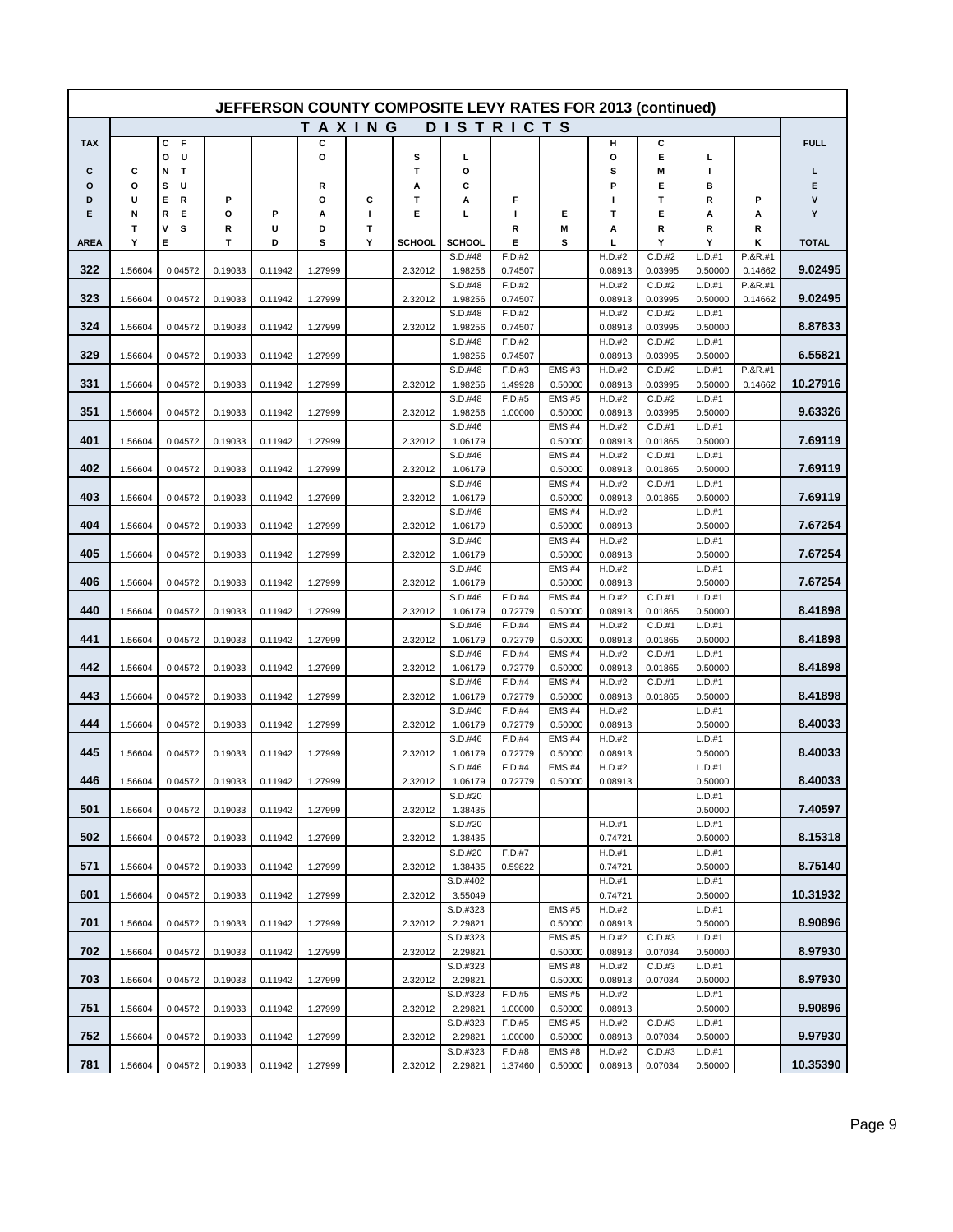|             |         |                  |         |                           |         |         |         |                   |                                                                                    |                   |                   | 2013 COMPOSITE LEVY RATES FOR REGULAR LEVIES ONLY (NON-VOTED EXCEPT E.M.S. & P.&R.#1) |                    |                                                      |         | <b>COMBINED LEVY LIMITS</b> |                 |
|-------------|---------|------------------|---------|---------------------------|---------|---------|---------|-------------------|------------------------------------------------------------------------------------|-------------------|-------------------|---------------------------------------------------------------------------------------|--------------------|------------------------------------------------------|---------|-----------------------------|-----------------|
|             |         |                  |         |                           | TAXING  |         |         | D I S T R I C T S |                                                                                    |                   |                   |                                                                                       |                    |                                                      | STAT.   | <b>CONSTITUTIONAL</b>       |                 |
| <b>TAX</b>  |         | C F<br>U<br>o    |         |                           | С<br>o  |         | s       |                   |                                                                                    | н<br>$\circ$      | c<br>E            | L                                                                                     |                    | <b>SENIOR</b>                                        | $5.90*$ | R.P.                        | $1\%**$<br>P.P. |
| С           | С       | T<br>N           |         |                           |         |         | т       |                   |                                                                                    | s                 | M                 |                                                                                       |                    | L                                                    | L       | <b>RATIO</b>                | <b>RATIO</b>    |
| о           | О       | U<br>s           |         |                           | R       |         | А       |                   |                                                                                    | P                 | Е                 | в                                                                                     |                    | Е                                                    | Е       | 99.30%                      | 99.20%          |
| D<br>Е      | U<br>Ν  | Е<br>R<br>Е<br>R | P<br>o  | P                         | ο<br>А  | С<br>J. | т<br>Е  | F<br>L            | Е                                                                                  | Ш<br>т            | т<br>Е            | R<br>Α                                                                                | P<br>А             | v<br>Y                                               | v<br>Υ  |                             |                 |
|             | т       | s<br>٧           | R       | U                         | D       | т       |         | R                 | Μ                                                                                  | А                 | R                 | R                                                                                     | R                  |                                                      | LIMIT   | <b>LIMIT</b>                | <b>LIMIT</b>    |
| <b>AREA</b> | Υ       | Е                | Т       | D                         | s       | Υ       | LEVY    | Е                 | s<br>EMS CITY                                                                      | г<br>H.D.#2       | Υ                 | Υ                                                                                     | κ                  | <b>TOTAL</b>                                         | < 5.90  | < 10.00                     | < 10.00         |
| 100         | 1.56604 | 0.04572          | 0.19033 | 0.11942                   |         | 2.52637 | 2.32012 |                   | 0.50000                                                                            | 0.08913           |                   |                                                                                       |                    | 7.35713                                              | 4.18154 | 6.99805                     | 6.99100         |
| 101         | 1.56604 | 0.04572          | 0.19033 | 0.11942                   | 1.27999 |         | 2.32012 |                   |                                                                                    | H.D.#2<br>0.08913 |                   | L.D.#1<br>0.50000                                                                     |                    | 6.11075                                              | 3.43516 |                             |                 |
|             |         |                  |         |                           |         |         |         |                   | <b>EMS#1</b>                                                                       | H.D.#2            |                   | L.D.#1                                                                                |                    |                                                      |         | 5.76039                     | 5.75459         |
| 102         | 1.56604 | 0.04572          | 0.19033 | 0.11942                   | 1.27999 |         | 2.32012 |                   | 0.50000                                                                            | 0.08913           |                   | 0.50000                                                                               |                    | 6.61075                                              | 3.43516 | 6.25689                     | 6.25059         |
| 103         | 1.56604 | 0.04572          | 0.19033 | 0.11942                   | 1.27999 |         | 2.32012 |                   | <b>EMS#5</b><br>0.50000                                                            | H.D.#2<br>0.08913 |                   | L.D.#1<br>0.50000                                                                     |                    | 6.61075                                              | 3.43516 | 6.25689                     | 6.25059         |
|             |         |                  |         |                           |         |         |         |                   | <b>EMS #5</b>                                                                      | H.D.#2            | C.D.#3            | L.D.#1                                                                                |                    |                                                      |         |                             |                 |
| 105         | 1.56604 | 0.04572          | 0.19033 | 0.11942                   | 1.27999 |         | 2.32012 |                   | 0.50000<br>EMS#8                                                                   | 0.08913<br>H.D.#2 | 0.07034           | 0.50000<br>L.D.#1                                                                     |                    | 6.68109                                              | 3.50550 | 6.32674                     | 6.32037         |
| 106         | 1.56604 | 0.04572          | 0.19033 | 0.11942                   | 1.27999 |         | 2.32012 |                   | 0.50000                                                                            | 0.08913           |                   | 0.50000                                                                               |                    | 6.61075                                              | 3.43516 | 6.25689                     | 6.25059         |
| 107         | 1.56604 | 0.04572          | 0.19033 | 0.11942                   | 1.27999 |         | 2.32012 |                   | EMS #8<br>0.50000                                                                  | H.D.#2<br>0.08913 | C.D.#3<br>0.07034 | L.D.#1<br>0.50000                                                                     |                    | 6.68109                                              | 3.50550 | 6.32674                     | 6.32037         |
|             |         |                  |         |                           |         |         |         | F.D.#1            | <b>EMS#1</b>                                                                       | H.D.#2            |                   | L.D.#1                                                                                |                    |                                                      |         |                             |                 |
| 111         | 1.56604 | 0.04572          | 0.19033 | 0.11942                   | 1.27999 |         | 2.32012 | 1.31497<br>F.D.#5 | 0.50000<br><b>EMS #5</b>                                                           | 0.08913<br>H.D.#2 |                   | 0.50000<br>L.D.#1                                                                     |                    | 7.92572                                              | 4.75013 | 7.56266                     | 7.55504         |
| 151         | 1.56604 | 0.04572          | 0.19033 | 0.11942                   | 1.27999 |         | 2.32012 | 1.00000           | 0.50000                                                                            | 0.08913           |                   | 0.50000                                                                               |                    | 7.61075                                              |         | 4.43516 7.24989 7.24259     |                 |
|             |         |                  |         |                           |         |         |         | F.D.#5            | <b>EMS #5</b>                                                                      | H.D.#2            | C.D.#3            | L.D.#1                                                                                |                    |                                                      |         |                             |                 |
| 152         | 1.56604 | 0.04572          | 0.19033 | 0.11942                   | 1.27999 |         | 2.32012 | 1.00000<br>F.D.#8 | 0.50000<br>EMS#8                                                                   | 0.08913<br>H.D.#2 | 0.07034<br>C.D.#3 | 0.50000<br>L.D.#1                                                                     |                    | 7.68109                                              | 4.50550 | 7.31974                     | 7.31237         |
| 181         | 1.56604 | 0.04572          | 0.19033 | 0.11942                   | 1.27999 |         | 2.32012 | 1.37460           | 0.50000                                                                            | 0.08913           | 0.07034           | 0.50000                                                                               |                    | 8.05569                                              |         | 4.88010 7.69172             | 7.68397         |
| 201         | 1.56604 | 0.04572          | 0.19033 | 0.11942                   | 1.27999 |         | 2.32012 |                   |                                                                                    | H.D.#2<br>0.08913 |                   | L.D.#1<br>0.50000                                                                     |                    | 6.11075                                              | 3.43516 | 5.76039                     | 5.75459         |
|             |         |                  |         |                           |         |         |         |                   | <b>EMS#1</b>                                                                       | H.D.#2            |                   | L.D.#1                                                                                |                    |                                                      |         |                             |                 |
| 202         | 1.56604 | 0.04572          | 0.19033 | 0.11942                   | 1.27999 |         | 2.32012 |                   | 0.50000<br><b>EMS#3</b>                                                            | 0.08913<br>H.D.#2 |                   | 0.50000<br>L.D.#1                                                                     |                    | 6.61075                                              | 3.43516 | 6.25689                     | 6.25059         |
| 203         | 1.56604 | 0.04572          | 0.19033 | 0.11942                   | 1.27999 |         | 2.32012 |                   | 0.50000                                                                            | 0.08913           |                   | 0.50000                                                                               |                    | 6.61075                                              | 3.43516 | 6.25689                     | 6.25059         |
| 205         | 1.56604 | 0.04572          | 0.19033 | 0.11942                   | 1.27999 |         | 2.32012 |                   |                                                                                    | H.D.#2<br>0.08913 |                   | L.D.#1<br>0.50000                                                                     | P.&R.#1<br>0.14662 | 6.25737                                              | 3.58178 | 5.90599                     | 5.90004         |
|             |         |                  |         |                           |         |         |         | F.D.#1            | <b>EMS#1</b>                                                                       | H.D.#2            |                   | L.D.#1                                                                                |                    |                                                      |         |                             |                 |
| 211         | 1.56604 | 0.04572          | 0.19033 | 0.11942                   | 1.27999 |         | 2.32012 | 1.31497<br>F.D.#1 | 0.50000<br><b>EMS#1</b>                                                            | 0.08913<br>H.D.#2 |                   | 0.50000<br>L.D.#1                                                                     |                    | 7.92572                                              | 4.75013 | 7.56266                     | 7.55504         |
| 219         | 1.56604 | 0.04572          | 0.19033 | 0.11942                   | 1.27999 |         |         | 1.31497           | 0.50000                                                                            | 0.08913           |                   | 0.50000                                                                               |                    | 5.60560                                              | 4.75013 | 5.25878                     | 5.25348         |
| 221         | 1.56604 | 0.04572          | 0.19033 | 0.11942                   | 1.27999 |         | 2.32012 | F.D.#2<br>0.74507 |                                                                                    | H.D.#2<br>0.08913 |                   | L.D.#1<br>0.50000                                                                     |                    | 6.85582                                              | 4.18023 | 6.50025                     | 6.49370         |
|             |         |                  |         |                           |         |         |         | F.D.#2            |                                                                                    | H.D.#2            |                   | L.D.#1                                                                                | P.&R.#1            |                                                      |         |                             |                 |
| 222         | 1.56604 | 0.04572          |         | 0.19033  0.11942  1.27999 |         |         | 2.32012 | 0.74507<br>F.D.#3 | EMS#3                                                                              | 0.08913<br>H.D.#2 |                   | 0.50000<br>L.D.#1                                                                     | 0.14662            | 7.00244                                              |         | 4.32685 6.64584 6.63915     |                 |
| 231         | 1.56604 | 0.04572          | 0.19033 | 0.11942                   | 1.27999 |         | 2.32012 | 1.49928           | 0.50000                                                                            | 0.08913           |                   | 0.50000                                                                               |                    | 8.11003                                              | 4.93444 | 7.74568                     | 7.73788         |
| 232         |         |                  |         |                           |         |         |         | F.D.#3            | EMS#3                                                                              | H.D.#2            |                   | L.D.#1<br>0.50000                                                                     |                    |                                                      | 4.93444 |                             |                 |
|             | 1.56604 | 0.04572          | 0.19033 | 0.11942                   | 1.27999 |         | 2.32012 | 1.49928           | 0.50000                                                                            | 0.08913<br>H.D.#2 | C.D.#2            | L.D.#1                                                                                |                    | 8.11003                                              |         | 7.74568                     | 7.73788         |
| 301         | 1.56604 | 0.04572          | 0.19033 | 0.11942                   | 1.27999 |         | 2.32012 |                   |                                                                                    | 0.08913           | 0.03995           | 0.50000                                                                               | P.&R.#1            | 6.15070                                              | 3.47511 | 5.80006                     | 5.79422         |
| 302         | 1.56604 | 0.04572          | 0.19033 | 0.11942                   | 1.27999 |         | 2.32012 |                   |                                                                                    | H.D.#2<br>0.08913 | C.D.#2<br>0.03995 | L.D.#1<br>0.50000                                                                     | 0.14662            | 6.29732                                              | 3.62173 | 5.94566                     | 5.93967         |
| 303         |         |                  |         |                           |         |         |         |                   |                                                                                    | H.D.#2            | C.D.#2            | L.D.#1                                                                                |                    |                                                      |         |                             |                 |
|             | 1.56604 | 0.04572          | 0.19033 | 0.11942                   | 1.27999 |         | 2.32012 |                   |                                                                                    | 0.08913<br>H.D.#2 | 0.03995<br>C.D.#2 | 0.50000<br>L.D.#1                                                                     |                    | 6.15070                                              | 3.47511 | 5.80006                     | 5.79422         |
| 304         | 1.56604 | 0.04572          | 0.19033 | 0.11942                   | 1.27999 |         | 2.32012 |                   |                                                                                    | 0.08913           | 0.03995           | 0.50000                                                                               |                    | 6.15070                                              | 3.47511 | 5.80006 5.79422             |                 |
| 305         | 1.56604 | 0.04572          | 0.19033 | 0.11942                   | 1.27999 |         | 2.32012 |                   | <b>EMS #5</b><br>0.50000                                                           | H.D.#2<br>0.08913 | C.D.#2<br>0.03995 | L.D.#1<br>0.50000                                                                     |                    | 6.65070                                              | 3.47511 | 6.29656                     | 6.29022         |
|             |         |                  |         |                           |         |         |         |                   | <b>EMS#3</b>                                                                       | H.D.#2            | C.D.#2            | L.D.#1                                                                                | $P.8R.+1$          |                                                      |         |                             |                 |
| 306         | 1.56604 | 0.04572          | 0.19033 | 0.11942                   | 1.27999 |         | 2.32012 |                   | 0.50000                                                                            | 0.08913<br>H.D.#2 | 0.03995<br>C.D.#2 | 0.50000<br>L.D.#1                                                                     | 0.14662            | 6.79732                                              | 3.62173 | 6.44216 6.43567             |                 |
| 307         | 1.56604 | 0.04572          | 0.19033 | 0.11942                   | 1.27999 |         | 2.32012 |                   |                                                                                    | 0.08913           | 0.03995           | 0.50000                                                                               |                    | 6.15070                                              | 3.47511 | 5.80006 5.79422             |                 |
| 320         | 1.56604 | 0.04572          | 0.19033 | 0.11942                   | 1.27999 |         | 2.32012 | F.D.#2<br>0.74507 |                                                                                    | H.D.#2<br>0.08913 | C.D.#2<br>0.03995 | L.D.#1<br>0.50000                                                                     |                    | 6.89577                                              | 4.22018 | 6.53992 6.53333             |                 |
|             |         |                  |         |                           |         |         |         | F.D.#2            |                                                                                    | H.D.#2            | C.D.#2            | L.D.#1                                                                                |                    |                                                      |         |                             |                 |
| 321         | 1.56604 | 0.04572          | 0.19033 | 0.11942                   | 1.27999 |         | 2.32012 | 0.74507<br>F.D.#2 |                                                                                    | 0.08913<br>H.D.#2 | 0.03995<br>C.D.#2 | 0.50000<br>L.D.#1                                                                     | P.&R.#1            | 6.89577                                              | 4.22018 | 6.53992                     | 6.53333         |
| 322         | 1.56604 | 0.04572          | 0.19033 | 0.11942 1.27999           |         |         | 2.32012 | 0.74507           | * 5.00 IMIT DOES NOT INCLUDE DODT DUID, STATE SCHOOLS EM S of CONSEDVATION FUTURES | 0.08913           | 0.03995           | 0.50000                                                                               | 0.14662            | 7.04239<br>** 10/ I IMIT DOES NOT INCLUDE DOPT RUI D |         | 4.36680 6.68551 6.67878     |                 |

IIT DOES NOT INCLUDE PORT, P.U.D., STATE SCHOOLS, E.M.S.or CONSERVATION F

DOES NOT INCLUDE PORT, P.U.D.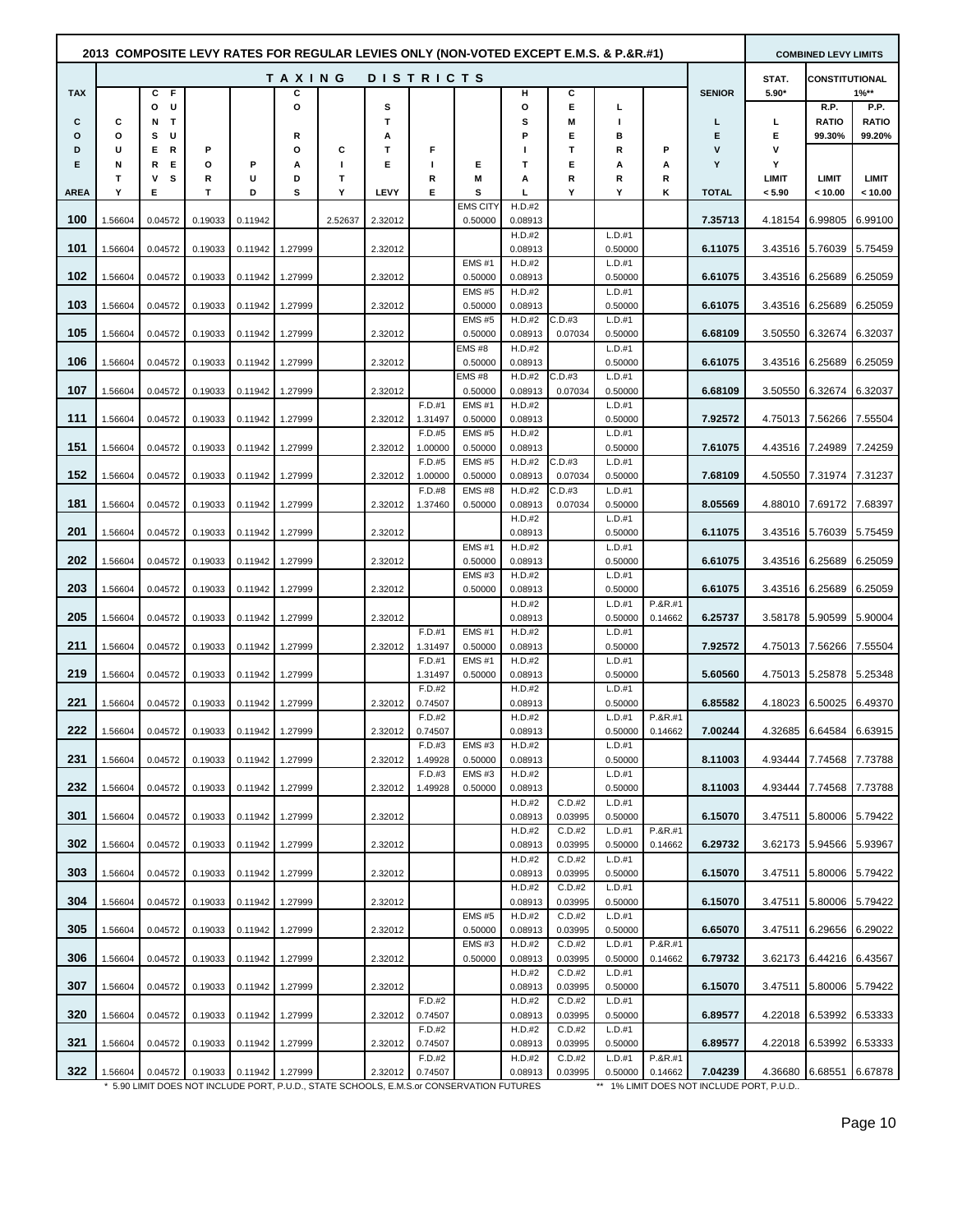|             |         |                  |         |         |         |         |               |                   |                              |                   |                   |                   |                    | (composite LEVY RATES FOR REGULAR LEVIES ONLY (NON-VOTED EXCEPT E.M.S. & P.&R.#1) (continued) |            |                         |                      |
|-------------|---------|------------------|---------|---------|---------|---------|---------------|-------------------|------------------------------|-------------------|-------------------|-------------------|--------------------|-----------------------------------------------------------------------------------------------|------------|-------------------------|----------------------|
|             |         |                  |         |         | TAXING  |         |               | <b>DISTRICTS</b>  |                              |                   |                   |                   |                    |                                                                                               | STAT.      | <b>CONSTITUTIONAL</b>   |                      |
| <b>TAX</b>  |         | - F<br>C<br>U    |         |         | С<br>O  |         |               |                   |                              | н<br>o            | С<br>Е            |                   |                    | <b>SENIOR</b>                                                                                 | $5.90*$    |                         | $1\%**$              |
| С           | С       | o<br>Т<br>N      |         |         |         |         | s<br>T        |                   |                              | S                 | M                 | г<br>п            |                    | L                                                                                             | L          | R.P.<br><b>RATIO</b>    | P.P.<br><b>RATIO</b> |
| o           | О       | s<br>U           |         |         | R       |         | А             |                   |                              | P                 | Е                 | в                 |                    | Е                                                                                             | Е          | 99.30%                  | 99.20%               |
| D           | U       | Е<br>R           | P       |         | O       | С       | т             | F                 |                              | ı                 | т                 | R                 | P                  | $\mathsf{v}$                                                                                  | ٧          |                         |                      |
| Е           | N<br>т  | R<br>Е<br>s<br>٧ | о<br>R  | Р<br>U  | А<br>D  | л.<br>т | Е             | J.<br>R           | Е<br>M                       | т<br>А            | Е<br>R            | А<br>R            | А<br>R             | Υ                                                                                             | Υ<br>LIMIT | <b>LIMIT</b>            | LIMIT                |
| <b>AREA</b> | Υ       | E                | т       | D       | s       | Υ       | <b>SCHOOL</b> | Е                 | s                            | L                 | Y                 | Υ                 | κ                  | <b>TOTAL</b>                                                                                  | < 5.90     | < 10.00                 | < 10.00              |
|             |         |                  |         |         |         |         |               | F.D.#2            |                              | H.D.#2            | C.D.#2            | L.D.#1            | P.&R.#1            |                                                                                               |            |                         |                      |
| 323         | 1.56604 | 0.04572          | 0.19033 | 0.11942 | 1.27999 |         | 2.32012       | 0.74507           |                              | 0.08913           | 0.03995           | 0.50000           | 0.14662            | 7.04239                                                                                       | 4.36680    | 6.68551                 | 6.67878              |
| 324         | 1.56604 | 0.04572          | 0.19033 | 0.11942 | 1.27999 |         | 2.32012       | F.D.#2<br>0.74507 |                              | H.D.#2<br>0.08913 | C.D.#2<br>0.03995 | L.D.#1<br>0.50000 |                    | 6.89577                                                                                       | 4.22018    | 6.53992                 | 6.53333              |
|             |         |                  |         |         |         |         |               | F.D.#2            |                              | H.D.#2            | C.D.#2            | L.D.#1            |                    |                                                                                               |            |                         |                      |
| 329         | 1.56604 | 0.04572          | 0.19033 | 0.11942 | 1.27999 |         |               | 0.74507           |                              | 0.08913           | 0.03995           | 0.50000           |                    | 4.57565                                                                                       | 4.22018    | 4.23604                 | 4.23177              |
| 331         | 1.56604 | 0.04572          | 0.19033 | 0.11942 | 1.27999 |         | 2.32012       | F.D.#3<br>1.49928 | <b>EMS#3</b><br>0.50000      | H.D.#2<br>0.08913 | C.D.#2<br>0.03995 | L.D.#1<br>0.50000 | P.&R.#1<br>0.14662 | 8.29660                                                                                       | 5.12101    | 7.93094                 | 7.92296              |
|             |         |                  |         |         |         |         |               | F.D.#5            | <b>EMS#5</b>                 | H.D.#2            | C.D.#2            | L.D.#1            |                    |                                                                                               |            |                         |                      |
| 351         | 1.56604 | 0.04572          | 0.19033 | 0.11942 | 1.27999 |         | 2.32012       | 1.00000           | 0.50000                      | 0.08913           | 0.03995           | 0.50000           |                    | 7.65070                                                                                       | 4.47511    | 7.28956                 | 7.28222              |
| 401         | 1.56604 | 0.04572          | 0.19033 | 0.11942 | 1.27999 |         | 2.32012       |                   | <b>EMS#4</b><br>0.50000      | H.D.#2<br>0.08913 | C.D.#1<br>0.01865 | L.D.#1<br>0.50000 |                    | 6.62940                                                                                       | 3.45381    | 6.27541                 | 6.26909              |
|             |         |                  |         |         |         |         |               |                   | <b>EMS#4</b>                 | H.D.#2            | C.D.#1            | L.D.#1            |                    |                                                                                               |            |                         |                      |
| 402         | 1.56604 | 0.04572          | 0.19033 | 0.11942 | 1.27999 |         | 2.32012       |                   | 0.50000                      | 0.08913           | 0.01865           | 0.50000           |                    | 6.62940                                                                                       | 3.45381    | 6.27541                 | 6.26909              |
| 403         | 1.56604 | 0.04572          | 0.19033 | 0.11942 | 1.27999 |         | 2.32012       |                   | <b>EMS#4</b><br>0.50000      | H.D.#2<br>0.08913 | C.D.#1<br>0.01865 | L.D.#1<br>0.50000 |                    | 6.62940                                                                                       | 3.45381    | 6.27541                 | 6.26909              |
|             |         |                  |         |         |         |         |               |                   | <b>EMS#4</b>                 | H.D.#2            |                   | L.D.#1            |                    |                                                                                               |            |                         |                      |
| 404         | 1.56604 | 0.04572          | 0.19033 | 0.11942 | 1.27999 |         | 2.32012       |                   | 0.50000                      | 0.08913           |                   | 0.50000           |                    | 6.61075                                                                                       | 3.43516    | 6.25689                 | 6.25059              |
|             |         |                  |         |         |         |         |               |                   | <b>EMS #4</b>                | H.D.#2            |                   | L.D.#1            |                    |                                                                                               |            |                         |                      |
| 405         | 1.56604 | 0.04572          | 0.19033 | 0.11942 | 1.27999 |         | 2.32012       |                   | 0.50000<br><b>EMS #4</b>     | 0.08913<br>H.D.#2 |                   | 0.50000<br>L.D.#1 |                    | 6.61075                                                                                       | 3.43516    | 6.25689                 | 6.25059              |
| 406         | 1.56604 | 0.04572          | 0.19033 | 0.11942 | 1.27999 |         | 2.32012       |                   | 0.50000                      | 0.08913           |                   | 0.50000           |                    | 6.61075                                                                                       | 3.43516    | 6.25689                 | 6.25059              |
|             |         |                  |         |         |         |         |               | F.D.#4            | EMS#4                        | H.D.#2            | C.D.#1            | L.D.#1            |                    |                                                                                               |            |                         |                      |
| 440         | 1.56604 | 0.04572          | 0.19033 | 0.11942 | 1.27999 |         | 2.32012       | 0.72779<br>F.D.#4 | 0.50000<br>EMS <sub>#4</sub> | 0.08913<br>H.D.#2 | 0.01865<br>C.D.#1 | 0.50000<br>L.D.#1 |                    | 7.35719                                                                                       | 4.18160    | 6.99811                 | 6.99106              |
| 441         | 1.56604 | 0.04572          | 0.19033 | 0.11942 | 1.27999 |         | 2.32012       | 0.72779           | 0.50000                      | 0.08913           | 0.01865           | 0.50000           |                    | 7.35719                                                                                       | 4.18160    | 6.99811                 | 6.99106              |
|             |         |                  |         |         |         |         |               | F.D.#4            | EMS#4                        | H.D.#2            | C.D.#1            | L.D.#1            |                    |                                                                                               |            |                         |                      |
| 442         | 1.56604 | 0.04572          | 0.19033 | 0.11942 | 1.27999 |         | 2.32012       | 0.72779<br>F.D.#4 | 0.50000<br><b>EMS #4</b>     | 0.08913<br>H.D.#2 | 0.01865<br>C.D.#1 | 0.50000<br>L.D.#1 |                    | 7.35719                                                                                       | 4.18160    | 6.99811                 | 6.99106              |
| 443         | 1.56604 | 0.04572          | 0.19033 | 0.11942 | 1.27999 |         | 2.32012       | 0.72779           | 0.50000                      | 0.08913           | 0.01865           | 0.50000           |                    | 7.35719                                                                                       | 4.18160    | 6.99811                 | 6.99106              |
|             |         |                  |         |         |         |         |               | F.D.#4            | <b>EMS #4</b>                | H.D.#2            |                   | L.D.#1            |                    |                                                                                               |            |                         |                      |
| 444         | 1.56604 | 0.04572          | 0.19033 | 0.11942 | 1.27999 |         | 2.32012       | 0.72779<br>F.D.#4 | 0.50000<br><b>EMS #4</b>     | 0.08913<br>H.D.#2 |                   | 0.50000<br>L.D.#1 |                    | 7.33854                                                                                       | 4.16295    | 6.97959                 | 6.97256              |
| 445         | 1.56604 | 0.04572          | 0.19033 | 0.11942 | 1.27999 |         | 2.32012       | 0.72779           | 0.50000                      | 0.08913           |                   | 0.50000           |                    | 7.33854                                                                                       | 4.16295    | 6.97959                 | 6.97256              |
|             |         |                  |         |         |         |         |               | F.D.#4            | EMS <sub>#4</sub>            | H.D.#2            |                   | L.D.#1            |                    |                                                                                               |            |                         |                      |
| 446         | 1.56604 | 0.04572          | 0.19033 | 0.11942 | 1.27999 |         | 2.32012       | 0.72779           | 0.50000                      | 0.08913           |                   | 0.50000           |                    | 7.33854                                                                                       | 4.16295    | 6.97959                 | 6.97256              |
| 501         | 1.56604 | 0.04572          | 0.19033 | 0.11942 | 1.27999 |         | 2.32012       |                   |                              |                   |                   | L.D.#1<br>0.50000 |                    | 6.02162                                                                                       | 3.34603    | 5.67189                 | 5.66618              |
|             |         |                  |         |         |         |         |               |                   |                              | H.D.#1            |                   | L.D.#1            |                    |                                                                                               |            |                         |                      |
| 502         | 1.56604 | 0.04572          | 0.19033 | 0.11942 | 1.27999 |         | 2.32012       | F.D.#7            |                              | 0.74721           |                   | 0.50000<br>L.D.#1 |                    | 6.76883                                                                                       |            | 4.09324 6.41387 6.40741 |                      |
| 571         | 1.56604 | 0.04572          | 0.19033 | 0.11942 | 1.27999 |         | 2.32012       | 0.59822           |                              | H.D.#1<br>0.74721 |                   | 0.50000           |                    | 7.36705                                                                                       | 4.69146    | 7.00790                 | 7.00084              |
|             |         |                  |         |         |         |         |               |                   |                              | H.D.#1            |                   | L.D.#1            |                    |                                                                                               |            |                         |                      |
| 601         | 1.56604 | 0.04572          | 0.19033 | 0.11942 | 1.27999 |         | 2.32012       |                   | <b>EMS #5</b>                | 0.74721<br>H.D.#2 |                   | 0.50000<br>L.D.#1 |                    | 6.76883                                                                                       | 4.09324    | 6.41387                 | 6.40741              |
| 701         | 1.56604 | 0.04572          | 0.19033 | 0.11942 | 1.27999 |         | 2.32012       |                   | 0.50000                      | 0.08913           |                   | 0.50000           |                    | 6.61075                                                                                       | 3.43516    | 6.25689                 | 6.25059              |
|             |         |                  |         |         |         |         |               |                   | <b>EMS #5</b>                | H.D.#2            | C.D.#3            | L.D.#1            |                    |                                                                                               |            |                         |                      |
| 702         | 1.56604 | 0.04572          | 0.19033 | 0.11942 | 1.27999 |         | 2.32012       |                   | 0.50000                      | 0.08913           | 0.07034           | 0.50000           |                    | 6.68109                                                                                       | 3.50550    | 6.32674                 | 6.32037              |
| 703         | 1.56604 | 0.04572          | 0.19033 | 0.11942 | 1.27999 |         | 2.32012       |                   | <b>EMS#8</b><br>0.50000      | H.D.#2<br>0.08913 | C.D.#3<br>0.07034 | L.D.#1<br>0.50000 |                    | 6.68109                                                                                       | 3.50550    | 6.32674                 | 6.32037              |
|             |         |                  |         |         |         |         |               | F.D.#5            | <b>EMS#5</b>                 | H.D.#2            |                   | L.D.#1            |                    |                                                                                               |            |                         |                      |
| 751         | 1.56604 | 0.04572          | 0.19033 | 0.11942 | 1.27999 |         | 2.32012       | 1.00000           | 0.50000                      | 0.08913           |                   | 0.50000           |                    | 7.61075                                                                                       |            | 4.43516 7.24989         | 7.24259              |
| 752         | 1.56604 | 0.04572          | 0.19033 | 0.11942 | 1.27999 |         | 2.32012       | F.D.#5<br>1.00000 | <b>EMS#5</b><br>0.50000      | H.D.#2<br>0.08913 | C.D.#3<br>0.07034 | L.D.#1<br>0.50000 |                    | 7.68109                                                                                       | 4.50550    | 7.31974                 | 7.31237              |
|             |         |                  |         |         |         |         |               | F.D.#8            | <b>EMS#8</b>                 | H.D.#2            | C.D.#3            | L.D.#1            |                    |                                                                                               |            |                         |                      |
| 781         | 1.56604 | 0.04572          | 0.19033 | 0.11942 | 1.27999 |         | 2.32012       | 1.37460           | 0.50000                      | 0.08913           | 0.07034           | 0.50000           |                    | 8.05569                                                                                       |            | 4.88010 7.69172 7.68397 |                      |

\* 5.90 LIMIT DOES NOT INCLUDE PORT, P.U.D., STATE SCHOOLS, E.M.S.or CONSERVATION FUTURES \*\* 1% LIMIT DOES NOT INCLUDE PORT, P.U.D..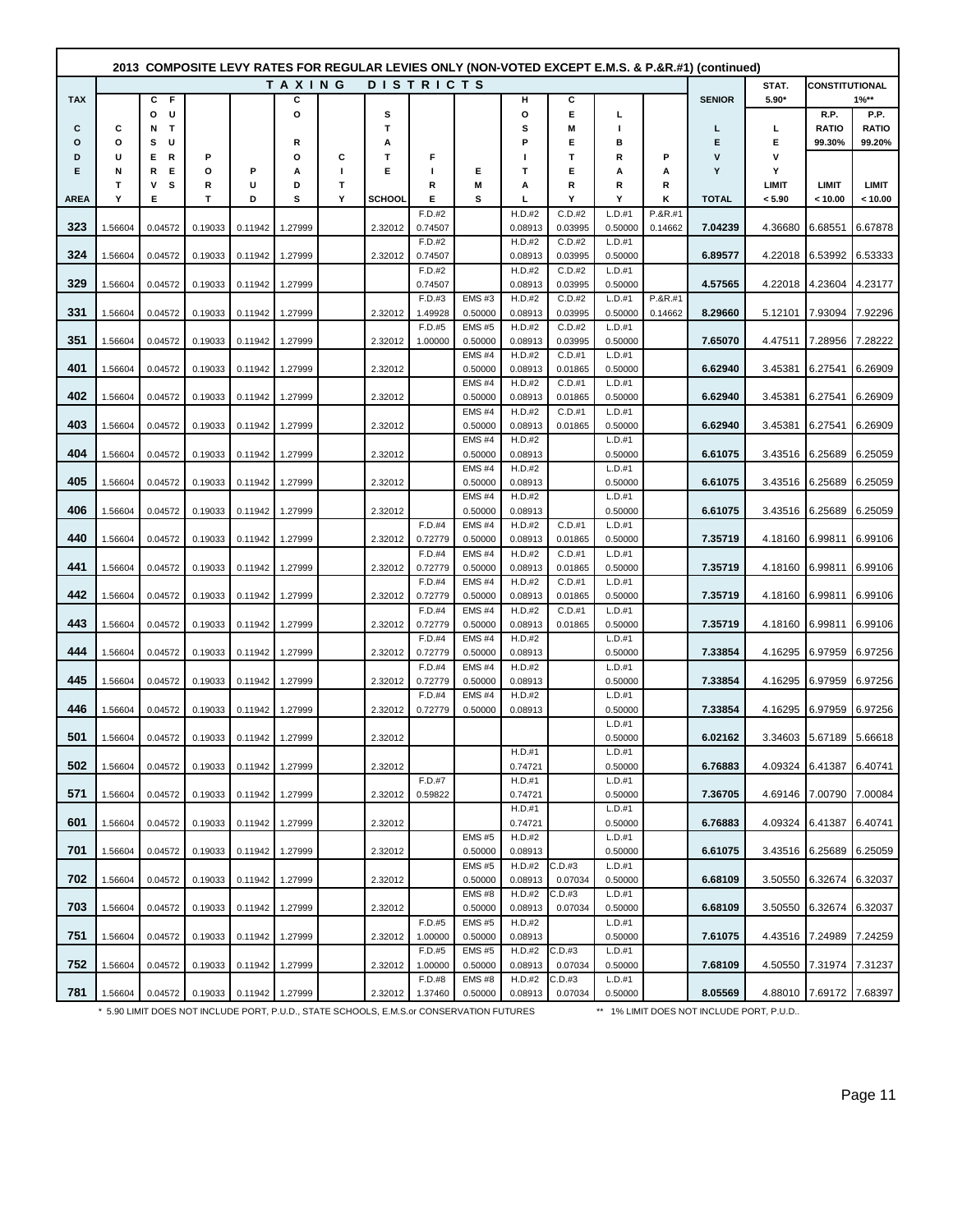| <b>TAXING</b>   | <b>REAL/PERSONAL</b>        | <b>TIMBER</b> | <b>LEVY RATE</b> | $T A_{\Lambda}$            | MOUNT         |
|-----------------|-----------------------------|---------------|------------------|----------------------------|---------------|
| <b>DISTRICT</b> | <b>PROPERTY</b><br>$\Delta$ | <b>A.V.</b>   | (/1000)          | <b>REAL &amp; PERSONAL</b> | <b>TIMBER</b> |
|                 |                             |               |                  |                            |               |

## **STATE LEVY (SCHOOL):**

4,648,461,745 2.32012 \$10,784,989.06

#### **COUNTY:**

| <b>Current Expense</b>   | 4,648,734,415 |                       | 1.53929 | \$7,155,750.40 |              |
|--------------------------|---------------|-----------------------|---------|----------------|--------------|
|                          |               | 197,513,884           |         |                | \$304,031.15 |
| <b>Mental Health</b>     | 4,648,734,415 |                       | 0.00888 | \$41,280.76    |              |
|                          |               | 197,513,884           |         |                | \$1,753.92   |
| Development Disabilities | 4,648,734,415 |                       | 0.00888 | \$41,280.76    |              |
|                          |               | 197,513,884           |         |                | \$1,753.92   |
| Veteran's Relief         | 4,648,734,415 |                       | 0.00899 | \$41,792.12    |              |
|                          |               | 197,513,884           |         |                | \$1,775.65   |
|                          |               | <b>COUNTY TOTAL =</b> | 1.56604 | \$7,280,104.04 | \$309,314.64 |

#### **COUNTY:**

| Conservation F<br>Futures | $\sim$ $\sim$<br>$\cdots$<br>4.648.<br>$\sim$<br>. . J |             | 0.01572<br>0.0457<br>- - | 0.12.540<br>\$212.540.14 |                                                             |
|---------------------------|--------------------------------------------------------|-------------|--------------------------|--------------------------|-------------------------------------------------------------|
|                           |                                                        | 197,513,884 |                          |                          | $\sim$<br>$\triangle$<br>$\sim$ $\sim$ $\sim$<br>\$9.U3U.33 |

#### **JEFFERSON COUNTY ROADS:**

| General   | 3,179,598,235 |                   | .05355  | \$3,349,865.72 |              |
|-----------|---------------|-------------------|---------|----------------|--------------|
|           |               | 197,513,884       |         |                | \$208,090.75 |
| Diversion | 3,179,598,235 |                   | 0.22644 | \$719.988.22   |              |
|           |               | 197,513,884       |         |                | \$44,725.04  |
|           |               | $CO$ ROAD TOTAL = | 1.27999 | \$4,069,853.94 | \$252,815.79 |

#### **CITY OF PORT TOWNSEND:**

| General          | 1,469,136,180 |                 | 1.42529 | \$2,093,945.11 |        |
|------------------|---------------|-----------------|---------|----------------|--------|
|                  |               |                 |         |                | \$0.00 |
| Library LID Lift | 1,469,136,180 |                 | 0.66400 | \$975,506.42   |        |
|                  |               |                 |         |                | \$0.00 |
| Fire LID Lift    | 1,469,136,180 |                 | 0.43708 | \$642,130.04   |        |
|                  |               |                 |         |                | \$0.00 |
|                  |               | $CITY TO TAL =$ | 2.52637 | \$3,711,581.57 | \$0.00 |

#### **PORT OF PORT TOWNSEND:**

| General | $\sim$ $\sim$ $\sim$<br>4.4.7<br>.648.7<br>≺⊿<br>. |                  | 0.19033 | 702.62<br>\$884<br>13.OZ |                                                                          |
|---------|----------------------------------------------------|------------------|---------|--------------------------|--------------------------------------------------------------------------|
|         |                                                    | 513,884<br>197,5 |         |                          | $\wedge$ $\wedge$ $\wedge$<br>$\sim$ $\sim$<br>$\sim$<br>1.972.02<br>ر ب |
|         |                                                    |                  |         |                          |                                                                          |

#### **P.U.D. NO. 1:**

| General | $\sim$ $\sim$<br>$\overline{4}$ $\overline{4}$ $\overline{5}$<br>4.648.<br>ື<br>᠇⊥◡<br>$\sim$ $\prime$ |                                         | 0.11942 | $A = F = 1.51 \cdot 0.6$<br>$\mathbf{v}$<br>0.131.00 |                                                |
|---------|--------------------------------------------------------------------------------------------------------|-----------------------------------------|---------|------------------------------------------------------|------------------------------------------------|
|         |                                                                                                        | 513,884<br>$\Omega$<br>$\lambda$<br>ے ، |         |                                                      | $\sim$ $\sim$ $\sim$<br>ሰሰሰ<br>.<br>023,001.11 |

#### **LIBRARY DISTRICT #1:**

| $\sim$<br>General<br>. | 598 235<br>70<br>,,,,,,<br>. <i>.</i><br>ັ |                              | 0.50000 | 70012<br>\$1,589,7<br>′ ∕ .⊥∠ |                                |
|------------------------|--------------------------------------------|------------------------------|---------|-------------------------------|--------------------------------|
|                        |                                            | 7.513.884<br>10 <sup>7</sup> |         |                               | $- - -$<br>\$98.<br>ЧΔ<br>156. |

## **HOSPITAL DISTRICTS:**

| <b>HOSPITAL DISTRICT #1:</b> |               |               |         |              |             |  |  |  |
|------------------------------|---------------|---------------|---------|--------------|-------------|--|--|--|
| General                      | 29,474,290    |               | 0.74721 | \$22,023.48  |             |  |  |  |
|                              |               | 108, 357, 812 |         |              | \$80,966.04 |  |  |  |
| <b>HOSPITAL DISTRICT #2:</b> |               |               |         |              |             |  |  |  |
| General                      | 4,619,043,480 |               | 0.03582 | \$165,454.14 |             |  |  |  |
|                              |               | 71,190,464    |         |              | \$2,550.04  |  |  |  |
| Admin. Bond                  | 4,619,043,480 |               | 0.05331 | \$246,241.21 |             |  |  |  |
|                              |               | 71,190,464    |         |              | \$3,795.16  |  |  |  |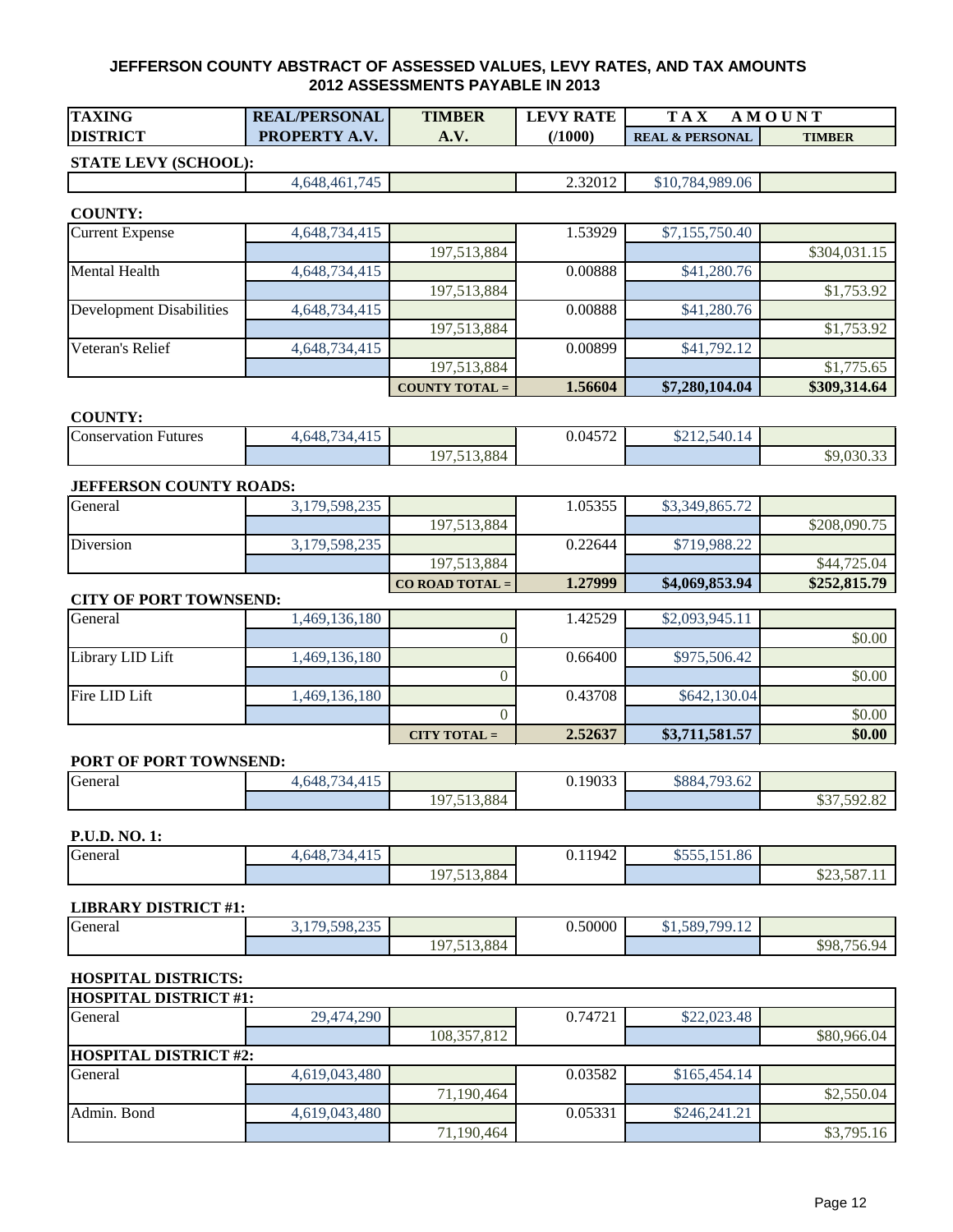| <b>TAXING</b>                                    | <b>REAL/PERSONAL</b> | <b>TIMBER</b> | <b>LEVY RATE</b> | <b>TAX</b>                 | <b>AMOUNT</b> |
|--------------------------------------------------|----------------------|---------------|------------------|----------------------------|---------------|
| <b>DISTRICT</b>                                  | PROPERTY A.V.        | $A.V.*$       | (1000)           | <b>REAL &amp; PERSONAL</b> | <b>TIMBER</b> |
|                                                  |                      |               |                  |                            |               |
| <b>LOCAL SCHOOLS:</b>                            |                      |               |                  |                            |               |
| <b>SCHOOL DISTRICT #20 (Queets-Clearwater):</b>  |                      |               |                  |                            |               |
| M & O                                            | 11,017,140           |               | 1.38435          | \$15,251.58                |               |
|                                                  |                      | 43,172,489    |                  |                            | \$59,765.84   |
|                                                  |                      |               |                  |                            |               |
| <b>SCHOOL DISTRICT #46 (Brinnon):</b>            |                      |               |                  |                            |               |
| M & O                                            | 265,319,790          |               | 1.06179          | \$281,713.90               |               |
|                                                  |                      | 11,169,687    |                  |                            | \$11,859.86   |
|                                                  |                      |               |                  |                            |               |
| SCHOOL DISTRICT #48 (Quilcene):                  |                      |               |                  |                            |               |
| 1998 Bond                                        | 328,679,230          |               | 0.52471          | \$172,461.28               |               |
|                                                  |                      | 23,897,118    |                  |                            | \$12,539.06   |
| M & O                                            | 328,679,230          |               | 1.45785          | \$479,165.02               |               |
|                                                  |                      | 11,948,559    |                  |                            | \$17,419.21   |
| <b>SCHOOL DISTRICT #49 (Chimacum):</b>           |                      |               |                  |                            |               |
| 2012 Capital Project                             | 1,633,288,225        |               | 0.80285          | \$1,311,285.45             |               |
|                                                  |                      | 17,080,819    |                  |                            | \$13,713.34   |
| M & O                                            | 1,633,288,225        |               | 1.44292          | \$2,356,704.25             |               |
|                                                  |                      | 8,540,409     |                  |                            | \$12,323.13   |
|                                                  |                      |               |                  |                            |               |
| <b>SCHOOL DISTRICT #50 (Port Townsend):</b>      |                      |               |                  |                            |               |
| 2012 Capital Project                             | 2,261,089,200        |               | 0.52079          | \$1,177,552.64             |               |
|                                                  |                      | 7,572,846     |                  |                            | \$3,943.86    |
| M & O                                            | 2,261,089,200        |               | 1.42608          | \$3,224,494.09             |               |
|                                                  |                      | 3,786,423     |                  |                            | \$5,399.74    |
|                                                  |                      |               |                  |                            |               |
| SCHOOL DISTRICT #323 (Sequim):                   |                      |               |                  |                            |               |
| 1996 Bond                                        | 51,260,445           |               | 0.71929          | \$36,871.13                |               |
|                                                  |                      | 300,307       |                  |                            | \$216.01      |
| M & O                                            | 51,260,445           |               | 1.57892          | \$80,936.14                |               |
|                                                  |                      | 233,324       |                  |                            | \$368.40      |
| <b>SCHOOL DISTRICT #402 (Quillayute Valley):</b> |                      |               |                  |                            |               |
| 1998 & 2009 Bond                                 | 18,569,855           |               | 2.12198          | \$39,404.86                |               |
|                                                  |                      | 39,978,443    |                  |                            | \$84,833.46   |
| M & O                                            | 18,569,855           |               | 1.42851          | \$26,527.22                |               |
|                                                  |                      | 19,989,221    |                  |                            | \$28,554.80   |

\* For school M & O levies, only 1/2 of the bond timber A.V. is used.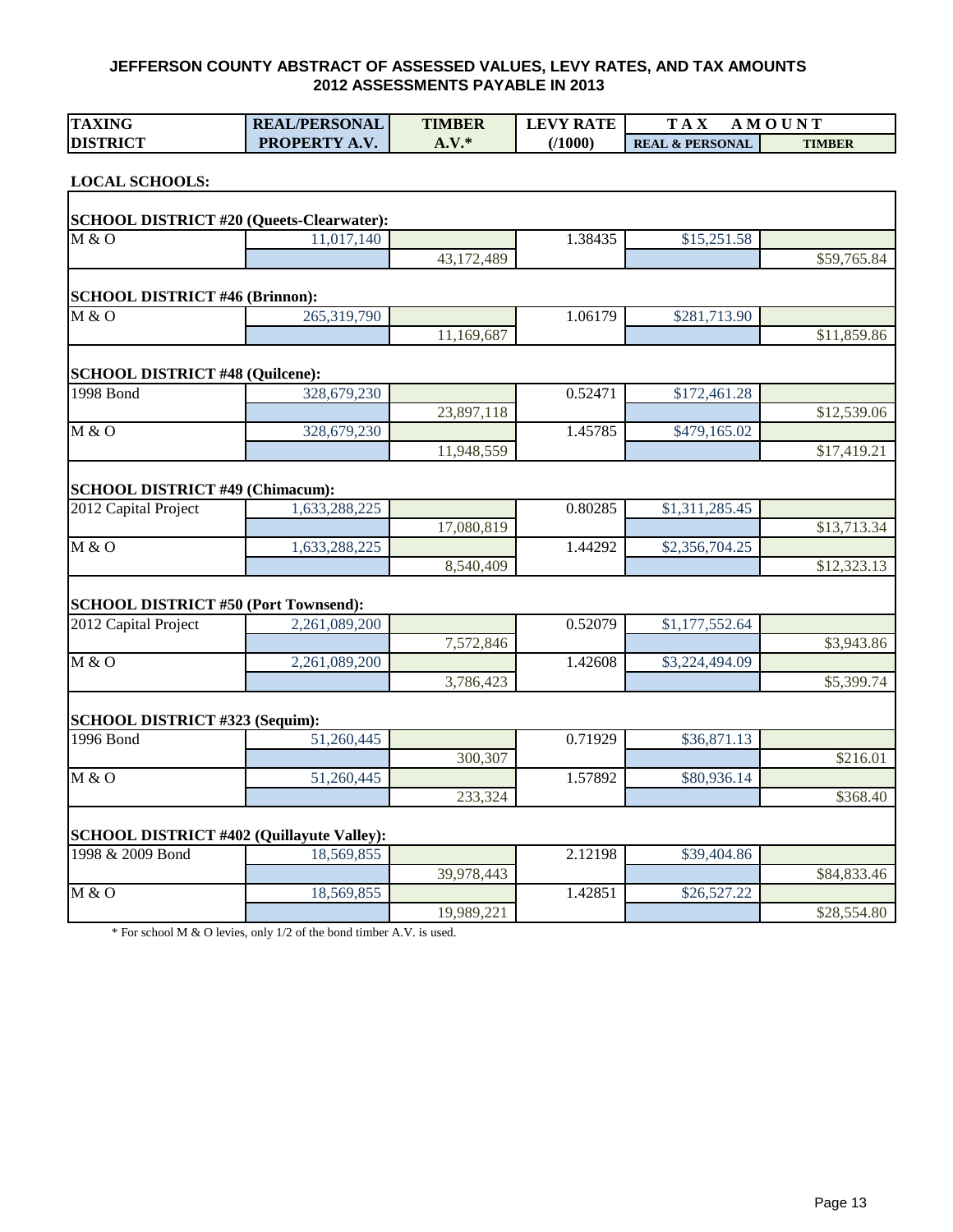| TAXING<br><b>TIMBER</b><br><b>REAL/PERSONAL</b><br><b>LEVY RATE</b> | M<br>A                     | .4 O U N <sup>T</sup> |
|---------------------------------------------------------------------|----------------------------|-----------------------|
| 71000)<br><b>DISTRICT</b><br><b>PROPERTY</b><br>A.V.                | <b>REAL &amp; PERSONAL</b> | <b>TIMBER</b>         |

**FIRE DISTRICTS:**

| <b>FIRE DISTRICT #1:</b>                   |               |            |         |                |             |
|--------------------------------------------|---------------|------------|---------|----------------|-------------|
| <b>General:</b><br>Chimacum                | 1,447,210,975 |            | 1.31497 | \$1,903,039.02 |             |
| Kala Point Cape George                     |               | 1,543,235  |         |                | \$2,029.31  |
| <b>FIRE DISTRICT #2:</b>                   |               |            |         |                |             |
| <b>General:</b>                            | 338,540,215   |            | 0.74507 | \$252,236.16   |             |
| Quilcene                                   |               | 7,615,656  |         |                | \$5,674.20  |
| <b>FIRE DISTRICT #3:</b>                   |               |            |         |                |             |
| <b>General:</b>                            | 915,103,270   |            | 1.49928 | \$1,371,996.03 |             |
| Port Ludlow<br>Shine                       |               | 3,027,761  |         |                | \$4,539.46  |
| <b>FIRE DISTRICT #4:</b>                   |               |            |         |                |             |
| <b>General:</b>                            | 268,408,605   |            | 0.72779 | \$195,345.10   |             |
| <b>Brinnon</b>                             |               | 18,488,554 |         |                | \$13,455.78 |
| <b>FIRE DISTRICT #5:</b>                   |               |            |         |                |             |
| <b>General:</b>                            | 71,679,945    |            | 1.00000 | \$71,679.95    |             |
| Discovery Bay                              |               | 1,919,784  |         |                | \$1,919.78  |
| <b>FIRE DISTRICT #7:</b>                   |               |            |         |                |             |
| <b>General:</b>                            | 2,173,130     |            | 0.59822 | \$1,300.01     |             |
| Clearwater                                 |               | 7,638      |         |                | \$4.57      |
| <b>CLALLAM-JEFFERSON FIRE DISTRICT #8:</b> |               |            |         |                |             |
| <b>General:</b>                            | 56,168,145    |            | 1.37460 | \$77,208.73    |             |
| Gardiner                                   |               | 98,542     |         |                | \$135.46    |

#### **EMERGENCY MEDICAL SERVICES:**

| CITY OF P.T. E.M.S.:                              |               |            |         |              |             |
|---------------------------------------------------|---------------|------------|---------|--------------|-------------|
| General                                           | 1,469,136,180 |            | 0.50000 | \$734,568.09 |             |
| Port Townsend                                     |               | 0          |         |              | \$0.00      |
| FIRE DIST #1 E.M.S.:                              |               |            |         |              |             |
| <b>General:</b><br>Chimacum                       | 1,449,389,875 |            | 0.50000 | \$724,694.94 |             |
| Kala Point Cape George                            |               | 4,883,069  |         |              | \$2,441.53  |
| FIRE DIST #3 E.M.S.:                              |               |            |         |              |             |
| <b>General:</b>                                   | 917,902,835   |            | 0.50000 | \$458,951.42 |             |
| Shine<br>Port Ludlow                              |               | 8,875,895  |         |              | \$4,437.95  |
| FIRE DIST #4 E.M.S.:                              |               |            |         |              |             |
| <b>General:</b>                                   | 269, 447, 575 |            | 0.50000 | \$134,723.79 |             |
| <b>Brinnon</b>                                    |               | 22,339,374 |         |              | \$11,169.69 |
| FIRE DIST #5 E.M.S.:                              |               |            |         |              |             |
| General:                                          | 73,451,005    |            | 0.50000 | \$36,725.50  |             |
| Discovery Bay                                     |               | 8,139,638  |         |              | \$4,069.82  |
| <b>CLALLAM-JEFFERSON FIRE DISTRICT #8 E.M.S.:</b> |               |            |         |              |             |
| <b>General:</b>                                   | 56,877,630    |            | 0.50000 | \$28,438.82  |             |
| Gardiner                                          |               | 534,297    |         |              | \$267.15    |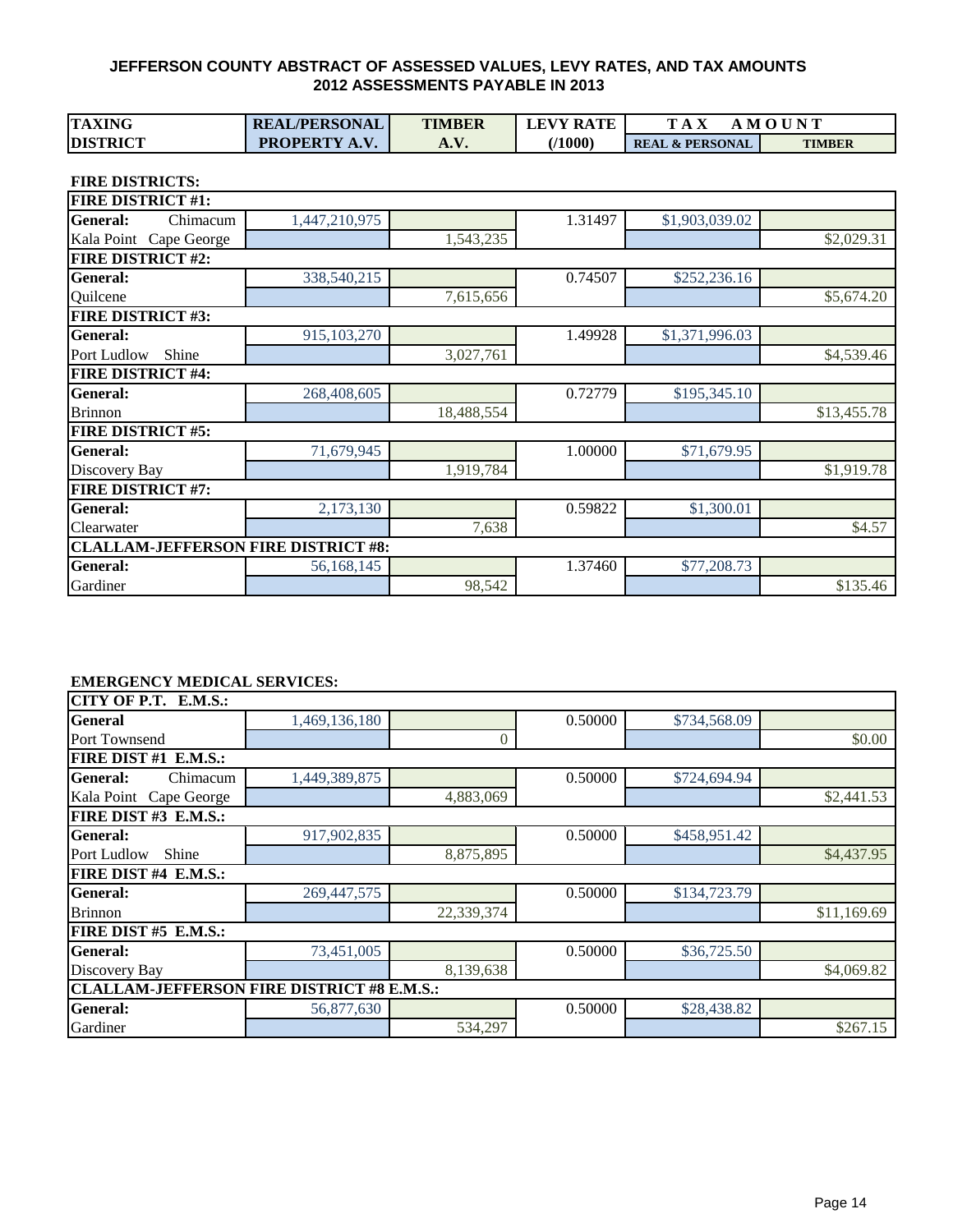| <b>TAXING</b>   | <b>REAL/PERSONAL</b> | <b>TIMBER</b> | <b>LEVY RATE</b> | m                          | . M O U N T   |
|-----------------|----------------------|---------------|------------------|----------------------------|---------------|
| <b>DISTRICT</b> | <b>PROPERTY A.V.</b> | A. V.         | 71000            | <b>REAL &amp; PERSONAL</b> | <b>TIMBER</b> |

## **CEMETERY DISTRICTS:**

| <b>CEMETERY DISTRICT #1:</b> |             |            |         |             |          |  |  |
|------------------------------|-------------|------------|---------|-------------|----------|--|--|
| General                      | 268,053,830 |            | 0.01865 | \$4,999.20  |          |  |  |
| <b>Brinnon</b>               |             | 5,463,065  |         |             | \$101.89 |  |  |
| <b>CEMETERY DISTRICT #2:</b> |             |            |         |             |          |  |  |
| General                      | 331,951,980 |            | 0.03995 | \$13,261.48 |          |  |  |
| Quilcene                     |             | 23,897,118 |         |             | \$954.69 |  |  |
| <b>CEMETERY DISTRICT #3:</b> |             |            |         |             |          |  |  |
| General                      | 56,841,065  |            | 0.07034 | \$3,998.20  |          |  |  |
| Gardiner                     |             | 383,563    |         |             | \$26.98  |  |  |

#### **PARK & RECREATION DISTRICT #1:**

| <b>Operating Levy</b><br>U | .722.900<br>$\sim$ $\prime$<br>164.7 |           | 477<br>-<br>$\sim$<br>0.14662 | $\triangle$<br>$\sim$ $\sim$<br>$\overline{\phantom{a}}$<br>D24, 151.0 |                                                         |
|----------------------------|--------------------------------------|-----------|-------------------------------|------------------------------------------------------------------------|---------------------------------------------------------|
|                            |                                      | 5,201,842 |                               |                                                                        | $\overline{\phantom{0}}$<br>$\sim$ $\sim$<br>n<br>102.6 |

#### **FLOOD ZONES:**

| <b>FLOOD ZONE #1 (Dosewallips River watershed):</b>     |            |  |                |      |  |  |  |  |  |  |  |  |
|---------------------------------------------------------|------------|--|----------------|------|--|--|--|--|--|--|--|--|
| General                                                 | 30.638,400 |  | <b>NO LEVY</b> | 0.00 |  |  |  |  |  |  |  |  |
| FLOOD ZONE #2 (Big $Qv$                                 |            |  |                |      |  |  |  |  |  |  |  |  |
| General                                                 | 21,146,800 |  | <b>NO LEVY</b> | 0.00 |  |  |  |  |  |  |  |  |
| <b>FLOOD ZONE #3 (Little Quilcene River watershed):</b> |            |  |                |      |  |  |  |  |  |  |  |  |
| General                                                 | 57,895,780 |  | <b>NO LEVY</b> | 0.00 |  |  |  |  |  |  |  |  |

#### **WATER DISTRICTS:**

| <b>WATER DISTRICT #1:</b> |            |  |                |      |  |  |  |  |  |  |  |  |
|---------------------------|------------|--|----------------|------|--|--|--|--|--|--|--|--|
| General                   | 22,830,840 |  | <b>NO LEVY</b> | 0.00 |  |  |  |  |  |  |  |  |
| <b>WATER DISTRICT #2:</b> |            |  |                |      |  |  |  |  |  |  |  |  |
| General                   | 3,763,845  |  | <b>NO LEVY</b> | 0.00 |  |  |  |  |  |  |  |  |
| <b>WATER DISTRICT #3:</b> |            |  |                |      |  |  |  |  |  |  |  |  |
| General                   | 6,727,875  |  | <b>NO LEVY</b> | 0.00 |  |  |  |  |  |  |  |  |

## **STATE FOREST PROTECTION ASSESSMENT (FIRE PATROL):**

| <b>ALL PARCELS</b> (covers up to 50 acres per parcel): |           |                |       |              |  |  |  |  |  |  |  |  |
|--------------------------------------------------------|-----------|----------------|-------|--------------|--|--|--|--|--|--|--|--|
| Parcel count:                                          | 12.714    | Rate /parcel:  | 17.90 | \$227,580.60 |  |  |  |  |  |  |  |  |
| <b>ACRES EXCEEDING 50 AC/PARCEL:</b>                   |           |                |       |              |  |  |  |  |  |  |  |  |
| Acreage count:                                         | 17.832.38 | Rate/acre:     | 0.31  | \$36,528.04  |  |  |  |  |  |  |  |  |
|                                                        |           | $F.P.$ TOTAL = |       | \$264,108.64 |  |  |  |  |  |  |  |  |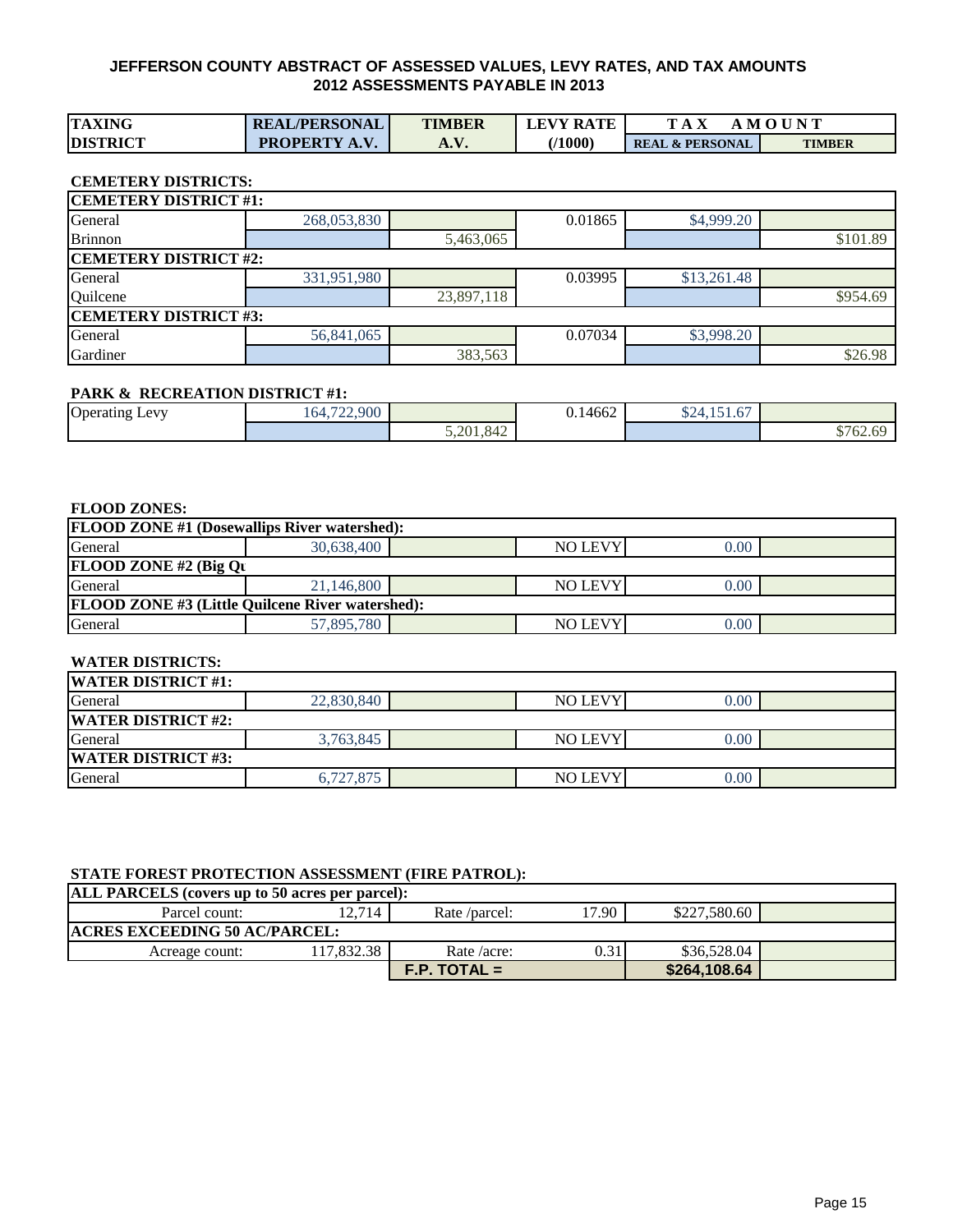## **JEFFERSON COUNTY 2012/2013 TAXING DISTRICTS COMPARISONS**

| <b>TAXING DISTRICT</b>                                              | 2011 VALUATION                       | <b>LEVY AMOUNT</b>              | 2012 VALUATION                         | <b>LEVY AMOUNT</b>                    | <b>LEVY AMOUNT</b> | <b>LEVY</b> |
|---------------------------------------------------------------------|--------------------------------------|---------------------------------|----------------------------------------|---------------------------------------|--------------------|-------------|
|                                                                     | <b>2012 TAXES</b>                    | 2012                            | <b>2013 TAXES</b>                      | 2013                                  | <b>DIFFERENCE</b>  | % DIFF      |
| <b>STATE SCHOOLS:</b>                                               | 4,922,134,565                        | 11,457,597.18                   | 4,648,461,745                          | 10,784,989.06                         | $-$ \$672,608.12   | $-5.87%$    |
|                                                                     |                                      |                                 |                                        |                                       |                    |             |
| <b>COUNTY: Current Expense</b>                                      | 4,922,402,055                        | 7,032,488.14                    | 4,648,734,415                          | 7,155,750.40                          | \$123,262.26       | 1.75%       |
| <b>COUNTY: Mental Health</b>                                        | 4,922,402,055                        | 40,560.59                       | 4,648,734,415                          | 41,280.76                             | \$720.17           | 1.78%       |
| <b>COUNTY: Dev. Disabilities</b>                                    | 4,922,402,055                        | 40,560.59                       | 4,648,734,415                          | 41,280.76                             | \$720.17           | 1.78%       |
| <b>COUNTY: Veteran's Relief</b>                                     | 4,922,402,055                        | 41.102.06                       | 4,648,734,415                          | 41,792.12                             | \$690.06           | 1.68%       |
|                                                                     |                                      |                                 |                                        |                                       |                    |             |
| <b>COUNTY: Conservation Futures</b>                                 | 4,922,402,055                        | 208,562.18                      | 4,648,734,415                          | 212,540.14                            | \$3,977.96         | 1.91%       |
|                                                                     |                                      |                                 |                                        |                                       |                    |             |
| <b>COUNTY ROADS: General</b>                                        | 3,453,862,615                        | 3,274,019.99<br>719.992.20      | 3,179,598,235                          | 3,349,865.72                          | \$75,845.73        | 2.32%       |
| <b>COUNTY ROADS: Diversion</b>                                      | 3,453,862,615                        |                                 | 3,179,598,235                          | 719,988.22                            | $-$3.98$           | 0.00%       |
| CITY OF P.T.: General                                               | 1,468,539,440                        | 2,063,606.31                    | 1,469,136,180                          | 2,093,945.11                          | \$30,338.80        | 1.47%       |
| CITY OF P.T.: Library LID Lift                                      | 1,468,539,440                        | 959,998.92                      | 1,469,136,180                          | 975,506.42                            | \$15,507.50        | 1.62%       |
| <b>CITY OF P.T.: Fire LID Lift</b>                                  | 1,468,539,440                        | 633190.15                       | 1,469,136,180                          | 642,130.04                            | \$8,939.89         | 1.41%       |
|                                                                     |                                      |                                 |                                        |                                       |                    |             |
| <b>CEMETERY DIST #1: General</b>                                    | 266,966,945                          | 2,028.95                        | 268,053,830                            | 4,999.20                              | \$2,970.25         | 146.39%     |
| <b>CEMETERY DIST #2: General</b>                                    | 329,235,880                          | 13,261.62                       | 331,951,980                            | 13,261.48                             | $-$0.14$           | $0.00\%$    |
| <b>CEMETERY DIST #3: General</b>                                    | 78,569,625                           | 50.28                           | 56,841,065                             | 3,998.20                              | \$3,947.92         | 7851.87%    |
|                                                                     |                                      |                                 |                                        |                                       |                    |             |
| FIRE DISTRICT #1: General                                           | 1,681,330,685                        | 1,866,848.71                    | 1,447,210,975                          | 1,903,039.02                          | \$36,190.31        | 1.94%       |
| FIRE DISTRICT #2: General                                           | 335,853,470                          | 246,227.61                      | 338,540,215                            | 252,236.16                            | \$6,008.55         | 2.44%       |
| FIRE DISTRICT #3: General                                           | 911,457,145                          | 1.367.185.72                    | 915, 103, 270                          | 1,371,996.03                          | \$4,810.31         | 0.35%       |
| <b>FIRE DISTRICT #4: General</b>                                    | 267,272,730                          | 192,019.42                      | 268,408,605                            | 195,345.10                            | \$3,325.68         | 1.73%       |
| FIRE DISTRICT #5: General                                           | 88,179,880                           | 88,179.88                       | 71,679,945                             | 71,679.95                             | $-$16,499.93$      | $-18.71%$   |
| <b>FIRE DISTRICT #7: General</b>                                    | 1,678,585                            | 1,300.00                        | 2,173,130                              | 1,300.01                              | \$0.01             | 0.00%       |
| FIRE DISTRICT #8: General (Clall/Jeff)                              | 77,631,585                           | 99,875.36                       | 56,168,145                             | 77,208.73                             | $-$ \$22,666.63    | $-22.69%$   |
| CITY OF $P.T.: E.M.S.$                                              | 1,468,539,440                        | 734,269.72                      | 1,469,136,180                          | 734,568.09                            | \$298.37           | 0.04%       |
| <b>FIRE DISTRICT #1: E.M.S.</b>                                     | 1,683,894,540                        | 841,947.27                      | 1,449,389,875                          | 724,694.94                            | $-$117,252.33$     | $-13.93%$   |
| FIRE DISTRICT #3: E.M.S.                                            | 913,007,640                          | 456,503.82                      | 917,902,835                            | 458,951.42                            | \$2,447.60         | 0.54%       |
| FIRE DISTRICT #4: E.M.S.                                            | 268,369,340                          | 134,184.67                      | 269,447,575                            | 134,723.79                            | \$539.12           | 0.40%       |
| <b>FIRE DISTRICT #5: E.M.S.</b>                                     | 90,112,110                           | 45,056.06                       | 73,451,005                             | 36,725.50                             | $-$8,330.56$       | $-18.49%$   |
| FIRE DISTRICT #8: E.M.S. (Clall/Jeff)                               | 78,607,935                           | 39,303.97                       | 56,877,630                             | 28,438.82                             | $-$10,865.15$      | $-27.64%$   |
|                                                                     |                                      |                                 |                                        |                                       |                    |             |
| <b>HOSPITAL DIST #1: General</b>                                    | 27,793,515                           | 20,845.14                       | 29,474,290                             | 22,023.48                             | \$1,178.34         | 5.65%       |
| <b>HOSPITAL DIST #2: General</b>                                    | 4,894,377,755                        | 164,695.81                      | 4,619,043,480                          | 165,454.14                            | \$758.33           | 0.46%       |
| HOSPITAL DIST #2: 1993 Voted Bond                                   | 4,809,784,255                        | 691,935.56                      |                                        |                                       |                    |             |
| HOSPITAL DIST #2: 2004 Admin Bond                                   | 4,894,377,755                        | 247,019.25                      | 4,619,043,480                          | 246,241.21                            | $-$778.04$         | $-0.31%$    |
|                                                                     |                                      |                                 |                                        |                                       |                    |             |
| LIBRARY DIST #1: General                                            | 3,453,862,615                        | 1,632,813.55                    | 3,179,598,235                          | 1,589,799.12                          | $-$43,014.43$      | $-2.63%$    |
|                                                                     |                                      |                                 |                                        |                                       |                    | 0.98%       |
| PARK & REC DIST #1: General                                         | 163,901,575                          | 23,918.16                       | 164,722,900                            | 24,151.67                             | \$233.51           |             |
| <b>PORT OF P.T.: General</b>                                        | 4,922,402,055                        | 876,778.25                      | 4,648,734,415                          | 884,793.62                            | \$8,015.37         | 0.91%       |
|                                                                     |                                      |                                 |                                        |                                       |                    |             |
| P.U.D. NO. 1: General                                               | 4,922,402,055                        | 563,172.02                      | 4,648,734,415                          | 555,151.86                            | $-$8,020.16$       | $-1.42%$    |
|                                                                     |                                      |                                 |                                        |                                       |                    |             |
| SCHOOL DIST # 20: M & O                                             | 10,483,530                           | 17,836.78                       | 11,017,140                             | 15,251.58                             | $-$2,585.20$       | $-14.49%$   |
| SCHOOL DIST# 46: M & O                                              | 264, 173, 545                        | 285.318.00                      | 265,319,790                            | 281,713.90                            | $-$3,604.10$       | $-1.26%$    |
| SCHOOL DIST # 48: 1998 Bond                                         | 326,086,975                          | 174,958.71                      | 328,679,230                            | 172,461.28                            | $-$2,497.43$       | $-1.43%$    |
| SCHOOL DIST # 48: M & O                                             | 326,086,975                          | 473.044.59                      | 328,679,230                            | 479,165.02<br>* * * * * * * * * * * * | \$6,120.43         | 1.29%       |
| SCHOOL DIST #49: 1997 Bond                                          | 1,622,175,860                        | 1,313,832.67                    | * * * * * * * * * * * *                |                                       |                    |             |
| SCHOOL DIST # 49: 2012 Capital Proj.                                |                                      |                                 | 1,633,288,225                          | 1,311,285.45                          |                    |             |
| SCHOOL DIST #49: M & O                                              | 1,622,175,860                        | 2,243,420.55                    | 1,633,288,225<br>* * * * * * * * * * * | 2,356,704.25                          | \$113,283.70       | 5.05%       |
| SCHOOL DIST # 50: 1992 Bond<br>SCHOOL DIST # 50: 2012 Capital Proj. | 2,525,857,195<br>* * * * * * * * * * | 503,074.98<br>* * * * * * * * * | 2,261,089,200                          |                                       |                    |             |
| SCHOOL DIST # 50: M & O                                             | 2,525,857,195                        | 3,100,388.67                    | 2,261,089,200                          | 1,177,552.64<br>3,224,494.09          | \$124,105.42       | 4.00%       |
| SCHOOL DIST #323: 1996 Bond                                         | 71,490,680                           | 48,116.09                       | 51,260,445                             | 36,871.13                             | $-$11,244.96$      | $-23.37%$   |
| SCHOOL DIST #323: M & O                                             | 71,490,680                           | 91,071.26                       | 51,260,445                             | 80,936.14                             | $-$10,135.12$      | $-11.13%$   |
| SCHOOL DIST #402: 1998 & 2009 Bond                                  | 17,436,830                           | 37,164.86                       | 18,569,855                             | 39,404.86                             | \$2,240.00         | 6.03%       |
| SCHOOL DIST #402: M & O                                             | 17,436,830                           | 25,645.22                       | 18,569,855                             | 26,527.22                             | \$882.00           | 3.44%       |
| LEVY Sub-Total:                                                     |                                      | \$45,134,971.49                 |                                        | \$44,762,217.85                       | $-$372,753.64$     | $-0.83%$    |
| <b>FIRE PATROL</b>                                                  |                                      | 265,543.94                      |                                        | 264,108.64                            | $-$1,435.30$       | $-0.54%$    |
|                                                                     |                                      |                                 |                                        |                                       |                    |             |
|                                                                     | <b>TOTAL LEVY</b>                    | \$45,400,515.43                 | <b>TOTAL LEVY</b>                      | \$45,026,326.49                       | $-$374,188.94$     | $-0.82%$    |
|                                                                     |                                      |                                 |                                        |                                       |                    |             |